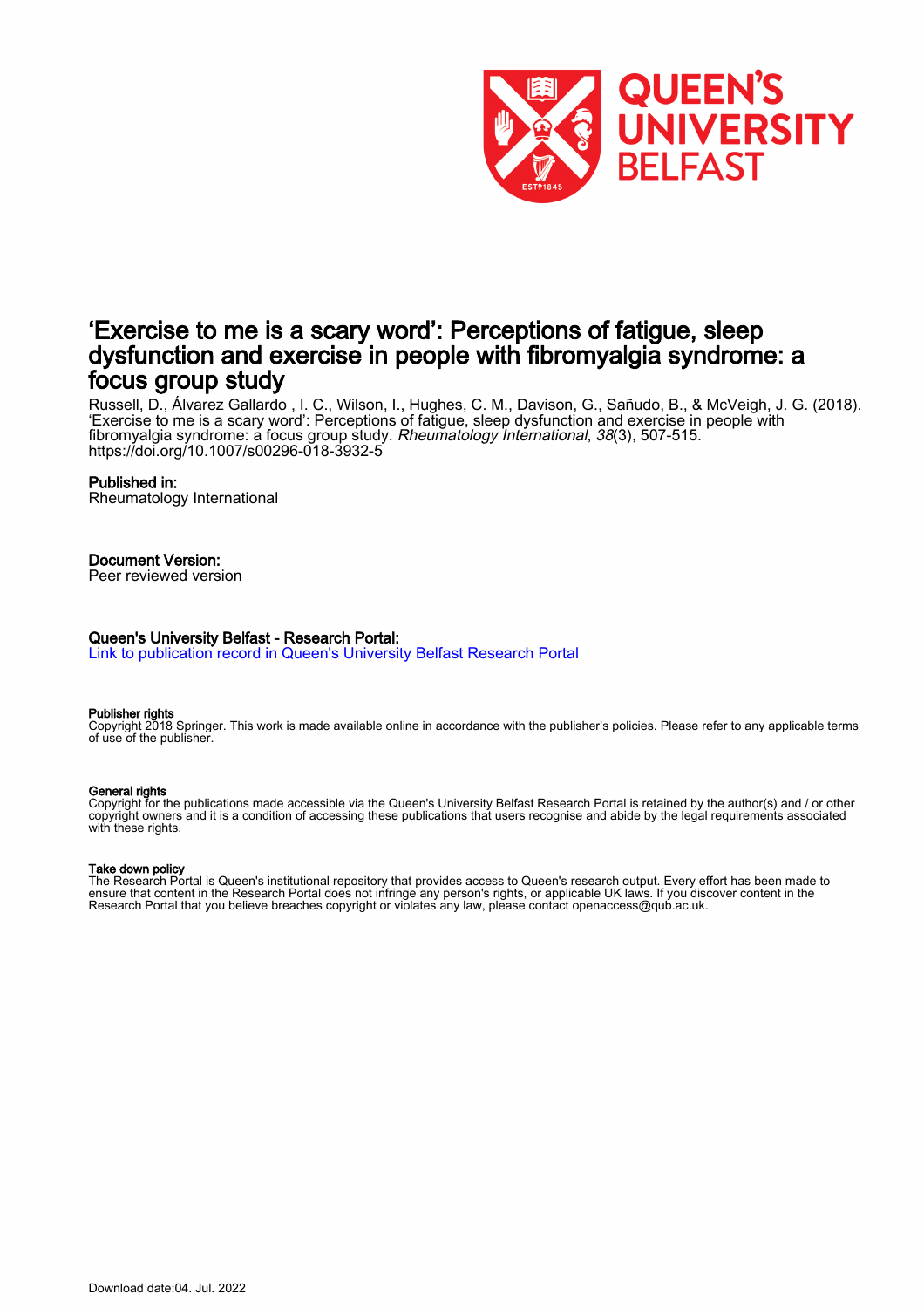# **'Exercise to me is a scary word': Perceptions of fatigue, sleep dysfunction and exercise in people with fibromyalgia syndrome: a focus group study**

Russell D<sup>1</sup>, Álvarez Gallardo IC<sup>2</sup>, Wilson I<sup>1</sup>, Hughes CM<sup>1</sup>, Davison GW<sup>3</sup>, Sañudo B<sup>4</sup>,  $McVeigh JG<sup>1</sup>$ 

- 1. Institute of Nursing and Health Research, School of Health Sciences, Ulster University, Co. Antrim, UK
- 2. Department of Physical Education and Sports, School of Sports Sciences, University of Granada, Granada, Spain
- 3. Sport and Exercise Sciences Research Institute, School of Sports, Ulster University, Co. Antrim, UK
- 4. Department of Physical Education and Sport, University of Seville, Seville, Spain

Corresponding author

Dr Joseph McVeigh PhD DipOrthMed BSc(Hons) MCSP SFHEA Institute of Nursing and Health Research School of Health Sciences Ulster University Co Antrim Northern Ireland BT37 OQB UK T: 028 90368148 Email: j.mcveigh@ulster.ac.uk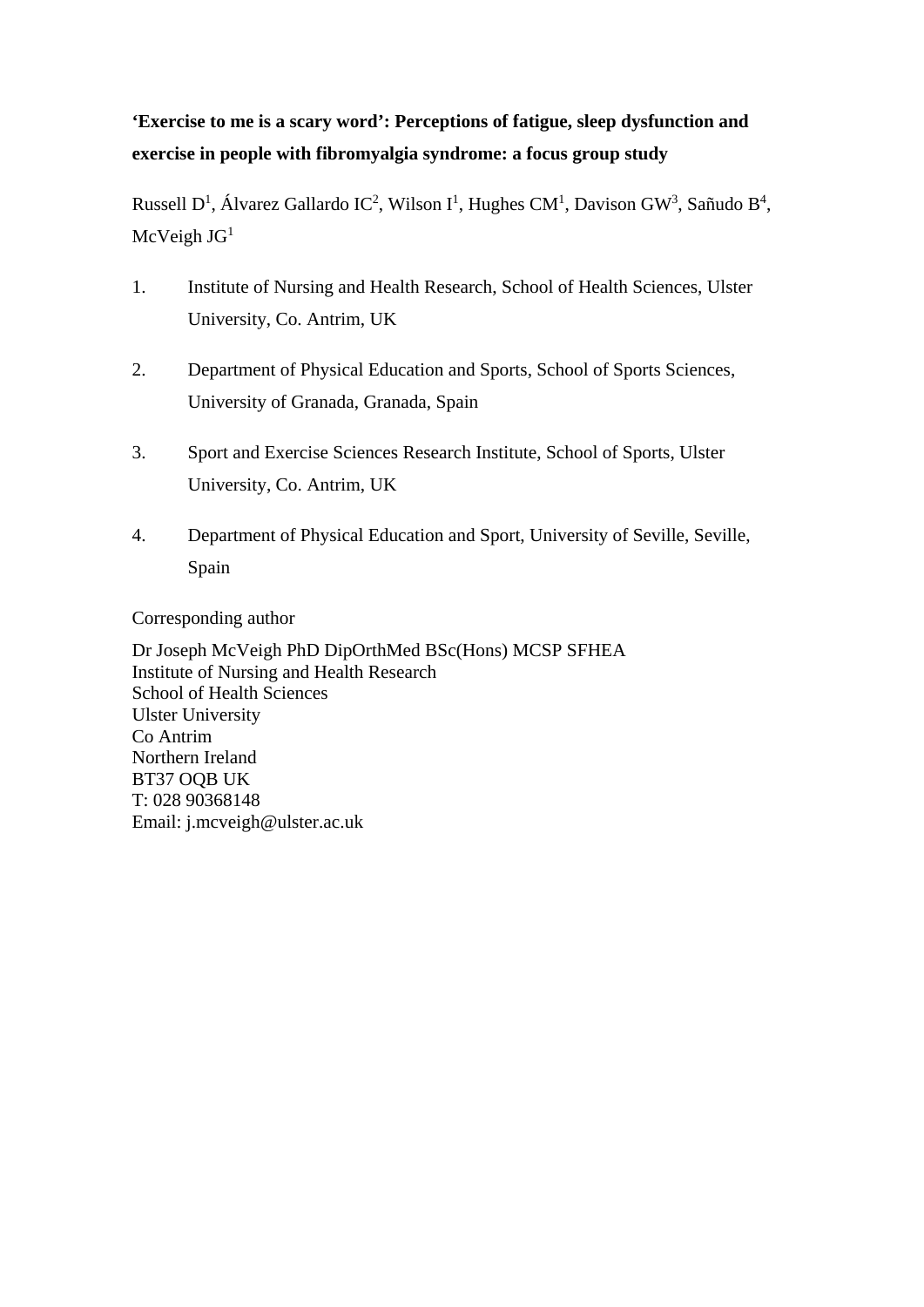**'Exercise to me is a scary word': Perceptions of fatigue, sleep dysfunction and exercise in people with fibromyalgia syndrome: a focus group study** 

#### *Abstract*

Purpose: To explore the perceptions of fatigue and sleep dysfunction, and exercise in people with fibromyalgia syndrome (FMS).

Method: Three focus groups were conducted with people with FMS. Participants were recruited from patient support groups who had experienced therapeutic exercise in the management of their condition. Focus groups were video and audio recorded and transcriptions analyzed for thematic content by three independent evaluators.

Results: Fatigue, sleep dysfunction and pain were universally reported by participants. The over-arching theme to emerge was a lack of understanding of the condition by others. A huge sense of loss was a major sub-theme and participants felt they had fundamentally changed since the onset of FMS. Participants reported that they were unable to carry out their normal activities, including physical activity and exercise. The invisibility of FMS was associated with the lack of understanding by others, the sense of loss and the impact of FMS.

Conclusion: People with FMS perceive that there is a lack of understanding of the condition among health care professionals and the wider society. Those with FMS expressed a profound sense of loss of their former 'self', part of this loss was the ability to engage in normal exercise and physical activity.

Key words: Fibromyalgia syndrome; fatigue; exercise; sleep dysfunction; physiotherapy; focus group; sleep dysfunction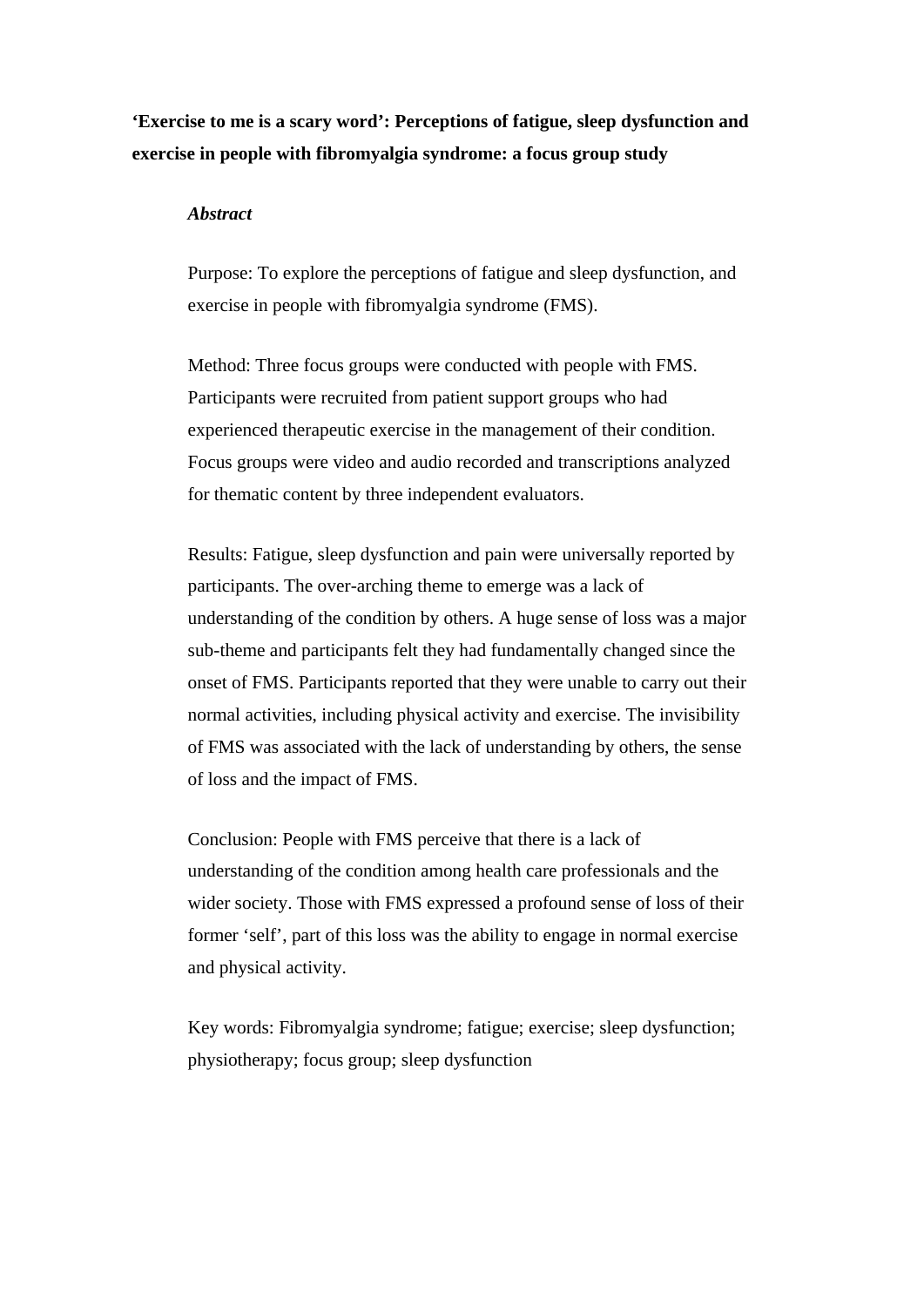#### **Implications for Rehabilitation**

## **Introduction**

Fibromyalgia syndrome (FMS) is a common and complex condition, the cardinal features of which include: chronic widespread musculoskeletal pain, fatigue, sleep disturbance and physical and psychological impairment [1]. The prevalence of FMS across Europe was reported to be 4.7% [2], with women affected much more commonly than men (female: male ratio 7:1) [1]. The effect of FMS on the individual is profound, with FMS reportedly having a negative impact on the quality of life (QoL) of sufferers similar to that of rheumatoid arthritis, osteoarthritis, and systemic lupus erythematosus [3]. FMS has a substantial impact on daily life, limiting patients' functioning and negatively affecting emotional well-being [4].

The management of FMS remains problematic, no single treatment has been found to be universally effective [5]. However, recent guidelines emphasise the importance of aerobic exercise in FMS [6] and some studies have demonstrated positive outcomes with exercise interventions [7, 8]. Häuser et al. [9], for example, in a comprehensive systematic review and meta-analysis (35 RCTs; n=2494) on the use of aerobic exercise in FMS, concluded that aerobic exercise reduced pain (-0.31 [-0.46, - 0.17]; p<0.001), fatigue (-0.22 [-0.38, -0.05]; p=0.009), depressed mood (-0.32 [-0.53, - 0.12]; p=0.002) and limitations of health-related QoL (-0.40 [-0.60, -0.20]; p< 0.001). However, many of those with FMS are unable to tolerate aerobic exercise interventions [10], and do not believe that exercise reduces their pain [11], often leading to poor adherence to prescribed exercise programmes [12].

Although fatigue and sleep dysfunction in FMS are consistently included among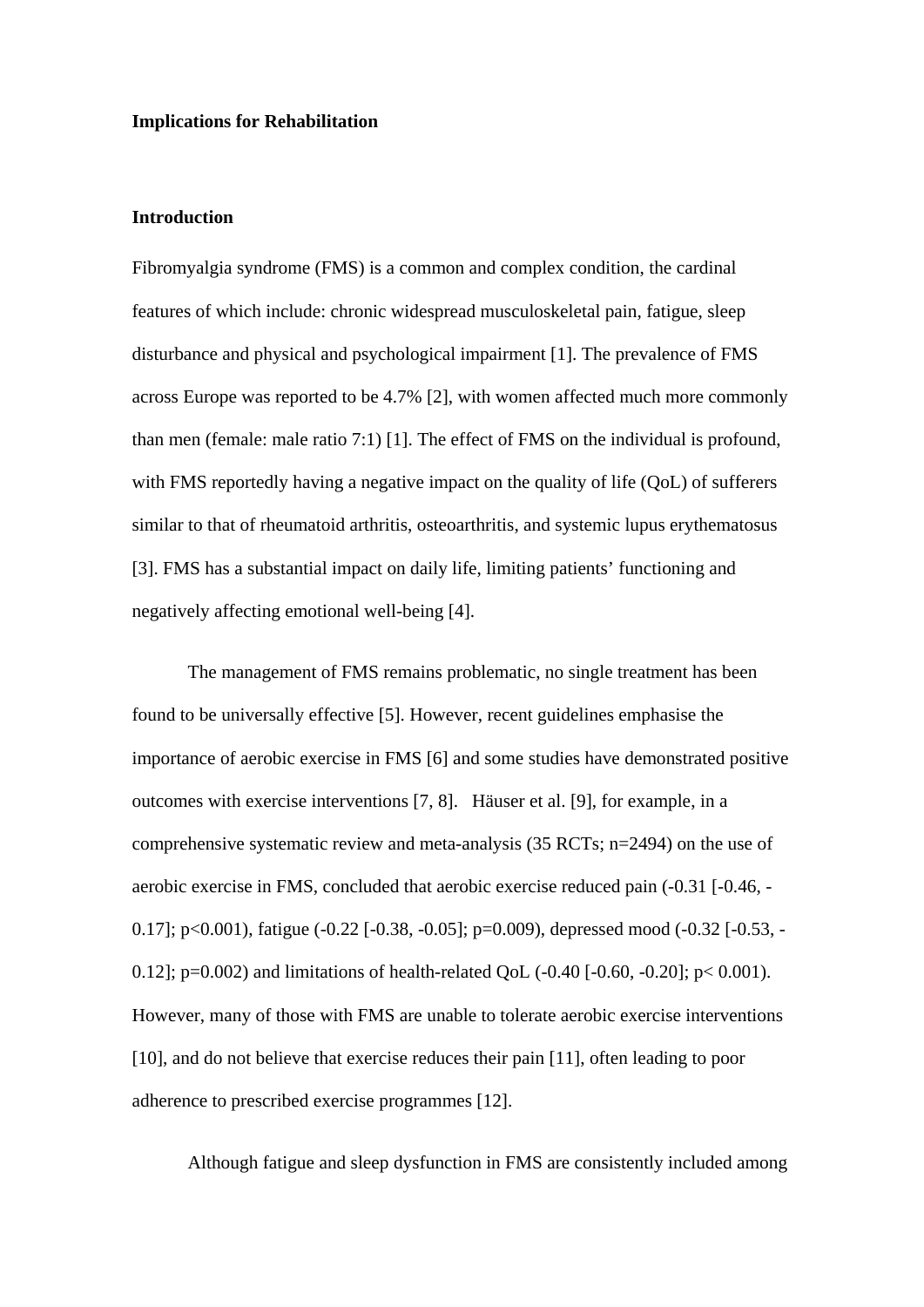the most burdensome symptoms of the condition, and indeed are now included in the updated FMS classification criteria [13], there has been limited evaluation of these aspects of the condition [14]. Vincent et al. [14] argue that this is due to a lack of evidence-based guidelines for the management of fatigue and the lack of effective treatment strategies.

It is important to understand patients' perceptions of fatigue, sleep dysfunction and exercise in order to inform treatment development and to gain participants' buy-in to interventions [15]. A deep and credible insight of patients' knowledge and understanding of their illness and treatment can improve treatment adherence and treatment outcomes [16]. While there has been little work to date exploring, in-depth, patients' perceptions of fatigue, sleep dysfunction and exercise in this area, some limited work has been done. For example, in a postal survey of patients with FMS  $(n=115)$  McVeigh et al. [17] reported that while 60% of patients agreed that exercise improved feelings of well-being, less than 14% of patients believed exercise reduced their pain. The major barrier to exercise, reported by 80% of respondents in this survey, was fatigue. In a focus group study describing patients' perspectives on the impact of FMS, people with FMS reaffirmed that exercise made their pain worse and that fatigue was ever-present and one of the worst symptoms [4]. Given the importance of aerobic exercise for the management in FMS the aim of this focus group study was to explore the perceptions of fatigue and sleep dysfunction and exercise in people with FMS. Paragraph: use this for the first paragraph in a section, or to continue after an extract.

### **Methods**

A homogenous, focus group design was used as a method of data collection and followed the guidelines outlined in Creswell [18]. This approach allowed the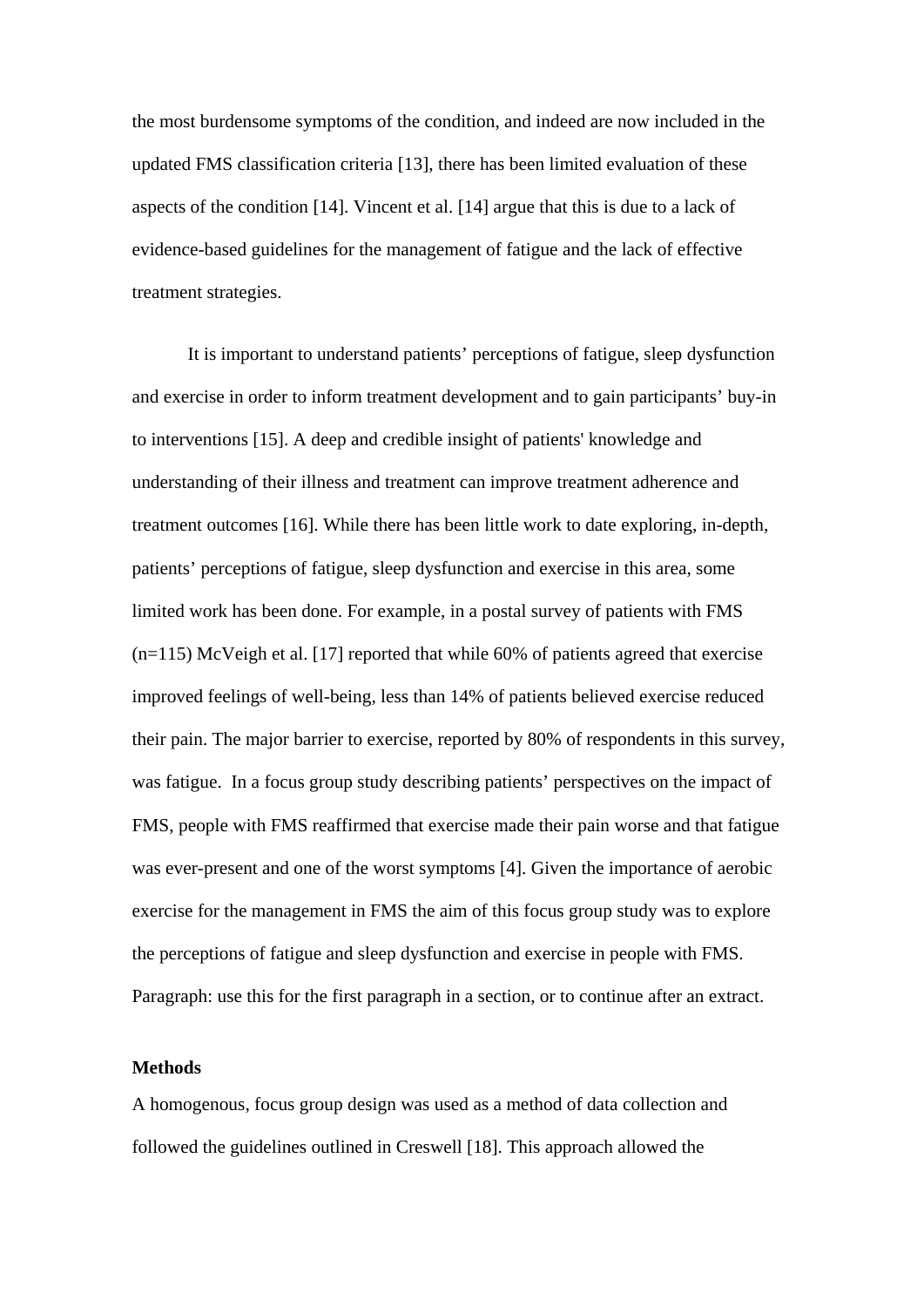participants to articulate their perceptions and experiences facilitating the identification of key themes [19].

The choice of facilitator was considered from a reflexive position, i.e. the researchers were consciously aware of the potential influence that the facilitator would make on the data collection process [20]. The facilitator was a female physiotherapist who had expertise in musculoskeletal problems but not FMS specifically, and who also had experience in facilitating focus group discussions, and this served to (i) reinforce the value of the participants' contributions as experts on FMS (as they were the experts, not she), and (ii) enable the facilitator to ask questions and probe responses from a position of more general knowledge (her knowledge of exercise and fatigue in people who did not have FMS). It is accepted that the sex of the interviewer makes a difference [21] and so it was hypothesized that a female facilitator would be more able to gain trust and rapport within the expected predominantly female sample.

## *Recruitment*

Purposive sampling was used to identify participants who had been diagnosed with FMS and who had appropriate experienced of an exercise intervention. In order to be included in this study participants had to: be at least 18 years of age; they had to have met the American College of Rheumatology Criteria for FMS (1990 or 2010) [1, 13] or have a formal FMS diagnosis by a medical practitioner; participants must have had experience of therapeutic exercise interventions, organised exercise programmes, attended classes or groups of any form of exercise. Participants had to have had conversional level and basic written English language and the study was open to men and women.

Participants were recruited via a regional FMS support group. Information about the study was emailed to members of the support group and details posted on their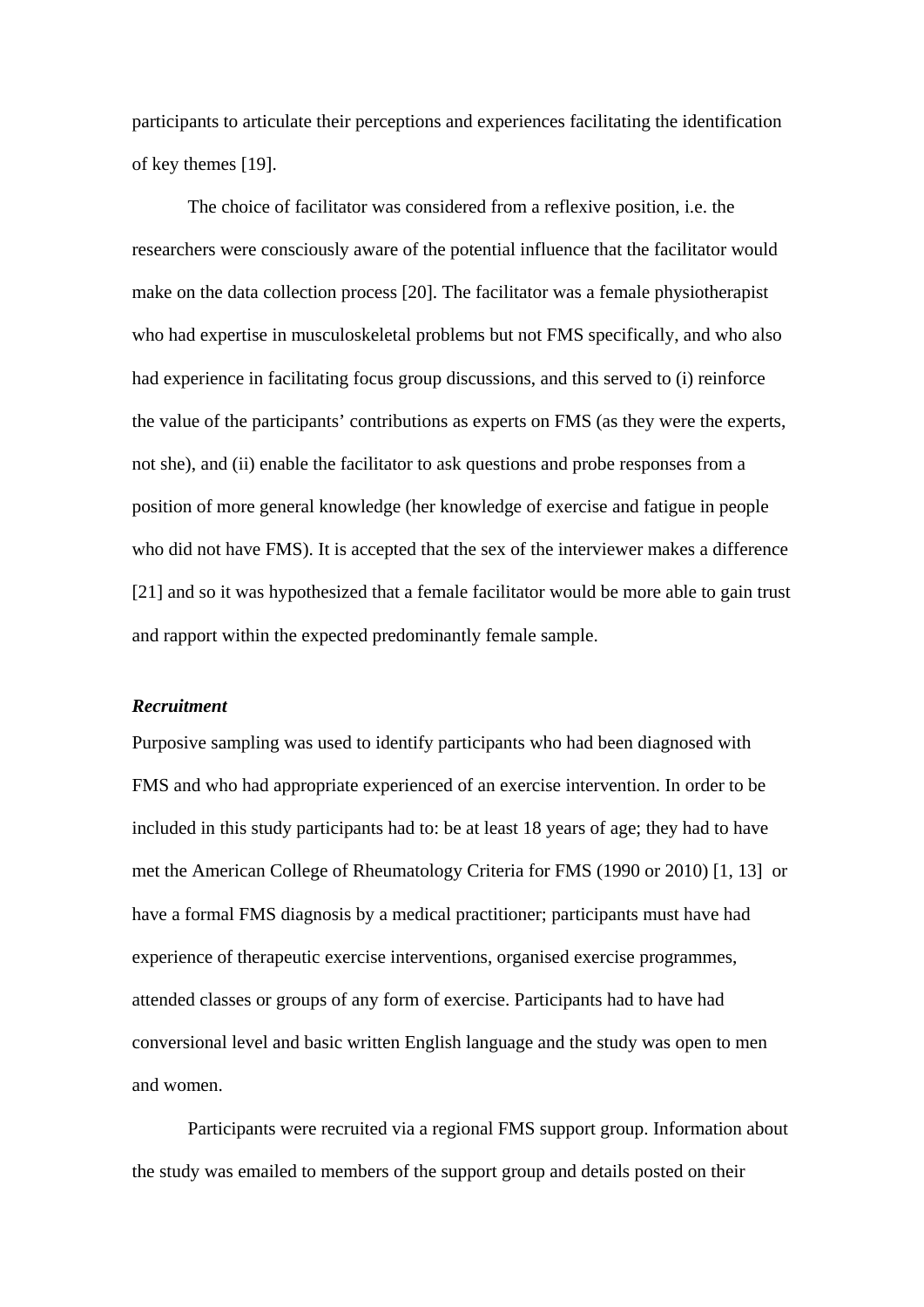(members-only) Facebook page. A member of the research team also presented information about the study at one of support group meetings.

# *Data collection*

Three focus groups were conducted in a venue that was convenient for participants and chaired by an experienced focus group facilitator. The focus groups were video and audio recorded and field notes taken. The video recording was included in order to analyse the non-verbal responses in a focus group, i.e. leaning forward, hand gestures, facing the speaker, smiles, nodding and touching, as the interactions (verbal and nonverbal) between participants is a unique feature in focus group methodology and are thus an important part of the analysis. At the start of each focus group the facilitator gave an overview of the aims of the focus group and the procedure. A semi-structured format was used, following a previously developed topic guide. The topic guide included questions about symptoms, experiences of exercise and the management of FMS. The word 'fatigue' was not used in the topic guide and questions in order to avoid leading the participants. Participants were encouraged to digress and fully explain or introduce new ideas and thoughts. When all key issues had been fully discussed and probed and no additional ones had been raised, the facilitator gave a summary of the views expressed by the group. Participants were asked to endorse these points and were given the opportunity to add any other information. The focus group ended when no further information was forthcoming. A summary of the relevant focus group was posted to each participant for verification.

The audio tapes were then transcribed verbatim by the researcher who had been present at all three focus groups. The video-recording and field notes were used to enhance the transcripts and facilitate a separate analysis of both the verbal and non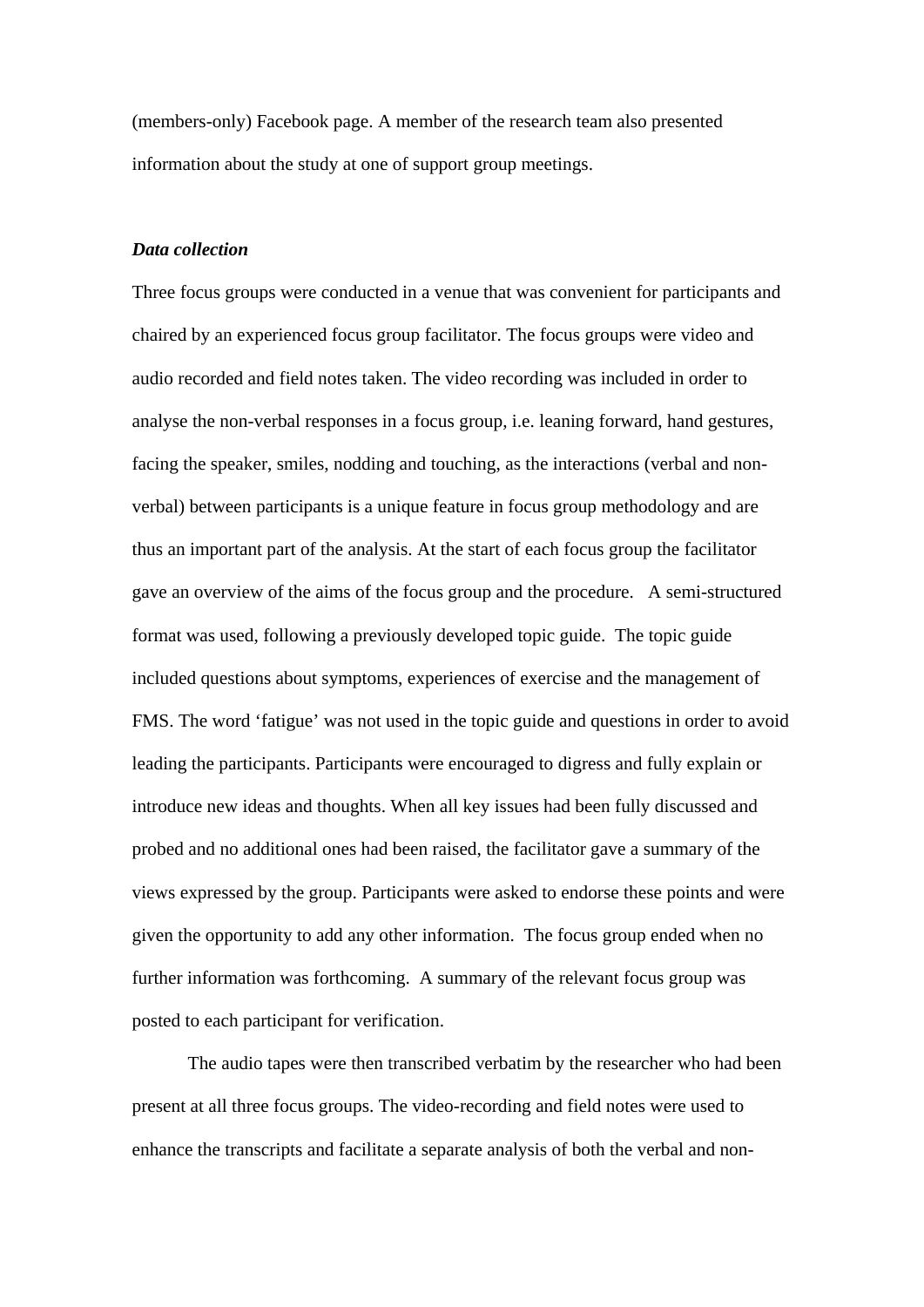verbal interactions between the participants. The anonymized transcriptions were stored on a password protected computer and the coded list of participants was kept in a secure data storage room. The original video and audio recordings were destroyed after transcription.

After the third focus group no new or relevant data had emerged and it was assumed that data saturation had occurred.

# *Ethics*

Ethical approval for this study was granted by the Ulster University's Research Ethics Committee REC/13/0096. All participants gave written informed consent.

## *Analysis*

Data were analysed by means of thematic content analysis, i.e. the themes were derived following a rigorous process of coding, categorizing, discussion and reflection [22]. Three members of the research team independently read and re-read the transcripts to allow immersion in the data. Following a data-driven inductive approach [23], general categories were identified from the transcripts and independent open coding of the data carried out. This was followed by a consensus meeting where there was discussion of key categories and themes began to emerge. Two further consensus meetings were held by the research team. Participant quotes were extracted from the data and used to illustrate the emerging themes and subthemes.

A separate analysis was then undertaken to examine the verbal and non-verbal interactions between the participants. The verbal interactions were coded and categorised in terms of whether participants changed their minds, the levels of agreement or disagreement, and the purpose of the interaction e.g. to be supportive, seek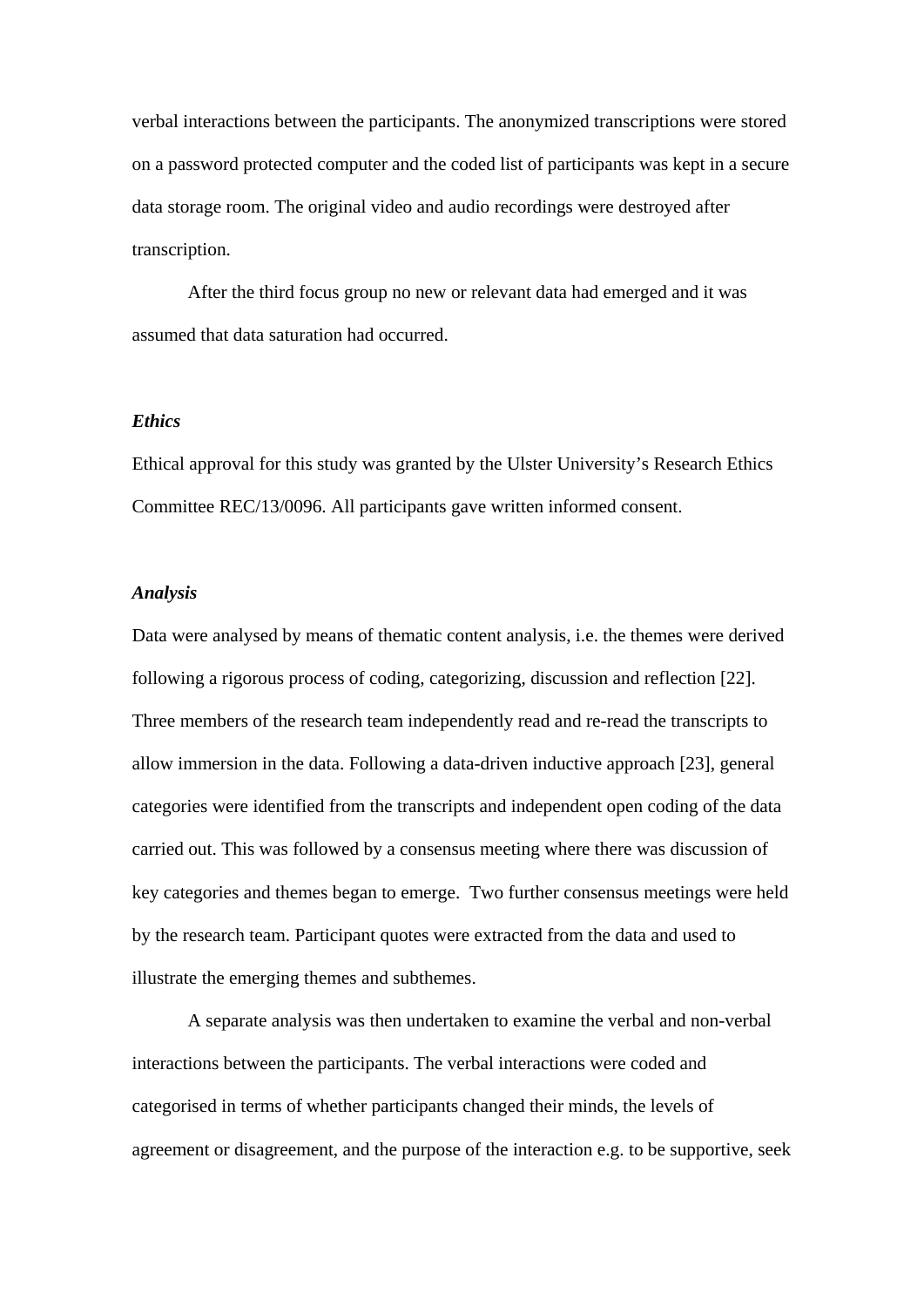advice etc. The non-verbal interactions related to gestures, facial expressions and other actions.

# **Results**

Fourteen people with FMS (12 female and two males) participated in the three focus groups. Four participants were in paid employment (one part-time), one was selfemployed part-time, one was a volunteer worker, two were currently on sick leave due to FMS, and six were no longer working due to their FMS.

The over-arching theme that emerged from the three focus groups was the perception that there was a complete lack of understanding of the impact of FMS on sufferers. Subthemes to emerge were a profound sense of loss and the impact of symptoms on the participants. Threaded throughout these themes were three crossthemes relating to exercise, stress and the invisibility of FMS.

# *Lack of Understanding*

A lack of understanding was the central theme to emerge from all the focus groups data. It encompassed all the sub-themes and permeated all discussions. The perceived lack of understanding by others of FMS was thought to have an effect on work, social and family life. Participants were unaware of the functional limitations of FMS, prior to their diagnosis as many had never heard of the condition and did not understand what the diagnosis really meant for them.

Within this overarching theme, participants identified distinct groups of people who did not understand them or their experience, these included healthcare providers, friends and family. There was considerable frustration at this lack of understanding, especially directed at the medical profession in regard to FMS diagnosis, treatment and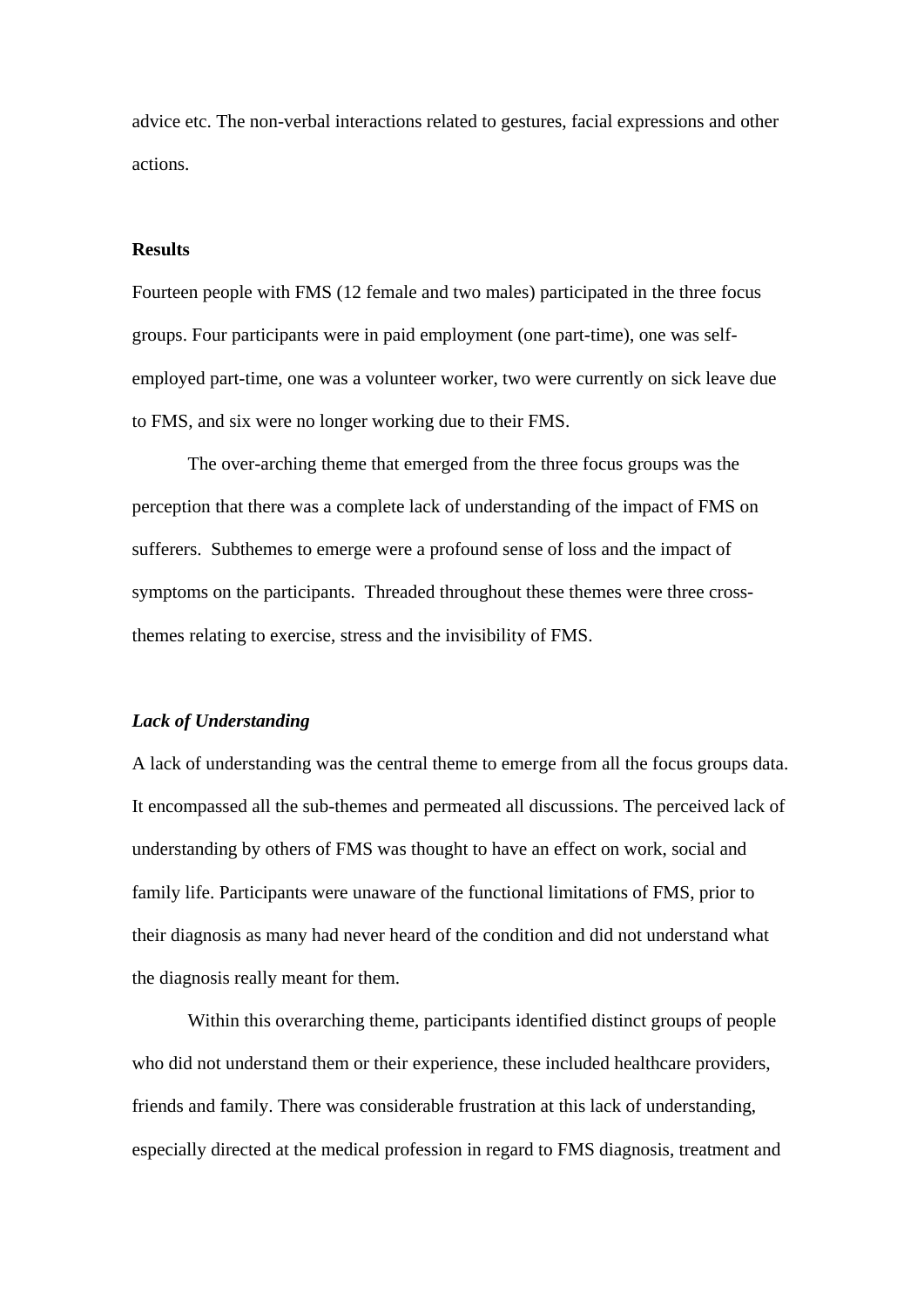condition management: "you come out of the doctor's [clinic] and go 'what was the point of even going in there?'"(PT11). Participants reported that understanding and empathy for the sufferers and their personal situation was important, and would enable any treatment to be more effective:

PT8: "somebody who understands and has empathy for you and so you don't feel judged or pushed or pressured. Someone who just gives you a bit of empathy and doesn't just say to you, 'could you not keep trying?' because I would if I could. I don't need you to tell me to keep trying….just a bit of understanding and empathy would be a great start."

The lack of understanding increased the level of stress that the participants felt and this was also related to the cross-themes of exercise and invisibility. Participants felt that the impact that exercise and physical activity had on them was not understood and there was little empathy from society including the medical profession. This was demonstrated when others suggested "you should try and do this, you should try and do that" (PT8) with little understanding of the consequences for the person with FMS, i.e. "well, for the next three days I'm not going to be able to move from the bed"(PT8) and "then a day or two later you really suffer for it'' (PT1).

The invisibility of FMS was felt to increase stress due to the need of those with FMS to keep explaining and justifying themselves and their condition.

PT13: "You look alright on the outside [rolling her eyes]. People don't understand. For me, I take a lot of panic attacks [pause], a lot of the anxiety would be situational as well, depending on what your day to day stress levels are. My stress levels are just shocking at the minute".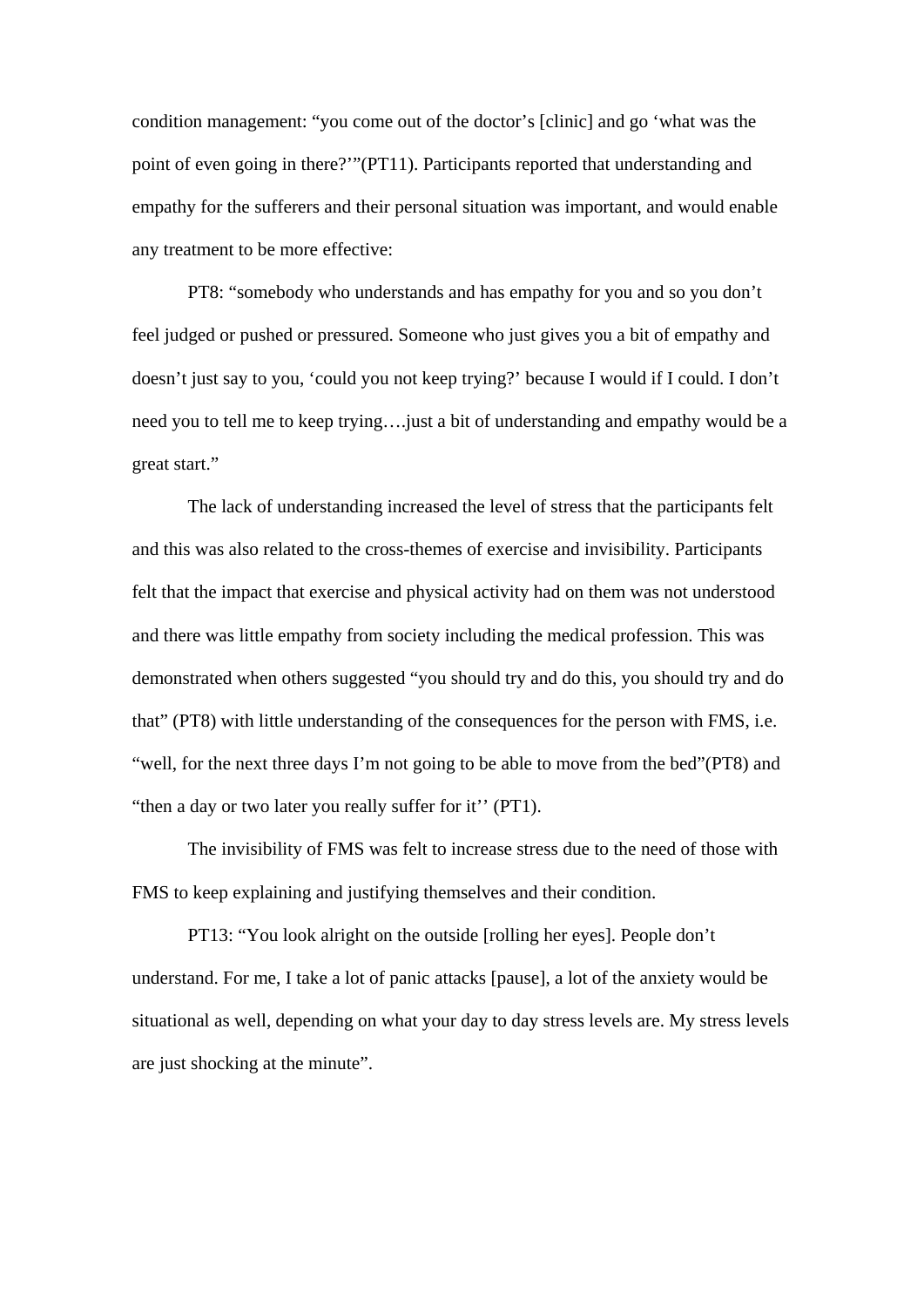## *Sense of loss*

Participants commented on the changes experienced since the onset of their condition. This was expressed as a sense of loss of personhood, [24] the wish to "go back to the way I was" (PT13), or "I feel less of a person than I used to. It's like I've lost the other [own name] and this new [own name]…and I'm not a 100% happy with her because of the because of the things I can't do" (PT7). This description of a pre-FMS versus post-FMS self, articulated the nature of the loss experienced, and participants gave examples of their prior abilities to illustrate the extent of their loss. "I used to throw men out of bars for God's sake, [sounding very frustrated] and lift the barrels of beer you know [shaking his head]" (PT3). Although this loss was a significant issue for participants, their perception was that others, including friends and family, did not understand this loss, and this added to the challenges they faced.

The loss expressed impacted across all aspects of participants' lives; family life, work roles, social life and their ability to maintain housekeeping standards to the level prior to the onset of FMS. The loss of identity and the necessity of coping with this 'new person', was difficult, to the extent that one person stated "I'm thirty eight and just…my life...my life has been stolen [Becomes very emotional and upset]" (PT2).

Exercise was seen as another aspect of their lives that they had been forced to change due to their FMS, something that had once been important to them, that was now being discussed in the past tense "I miss it [exercise] badly and I keep trying (voice breaking and becoming emotional)" (PT8). This lack of ability to exercise was linked to feelings of loss and change, but it was also linked to fear, anxiety and stress. Participants indicated that there was a choice to be made with regard to activities. Prioritizing and pacing were essential and exercise would fall down the priority list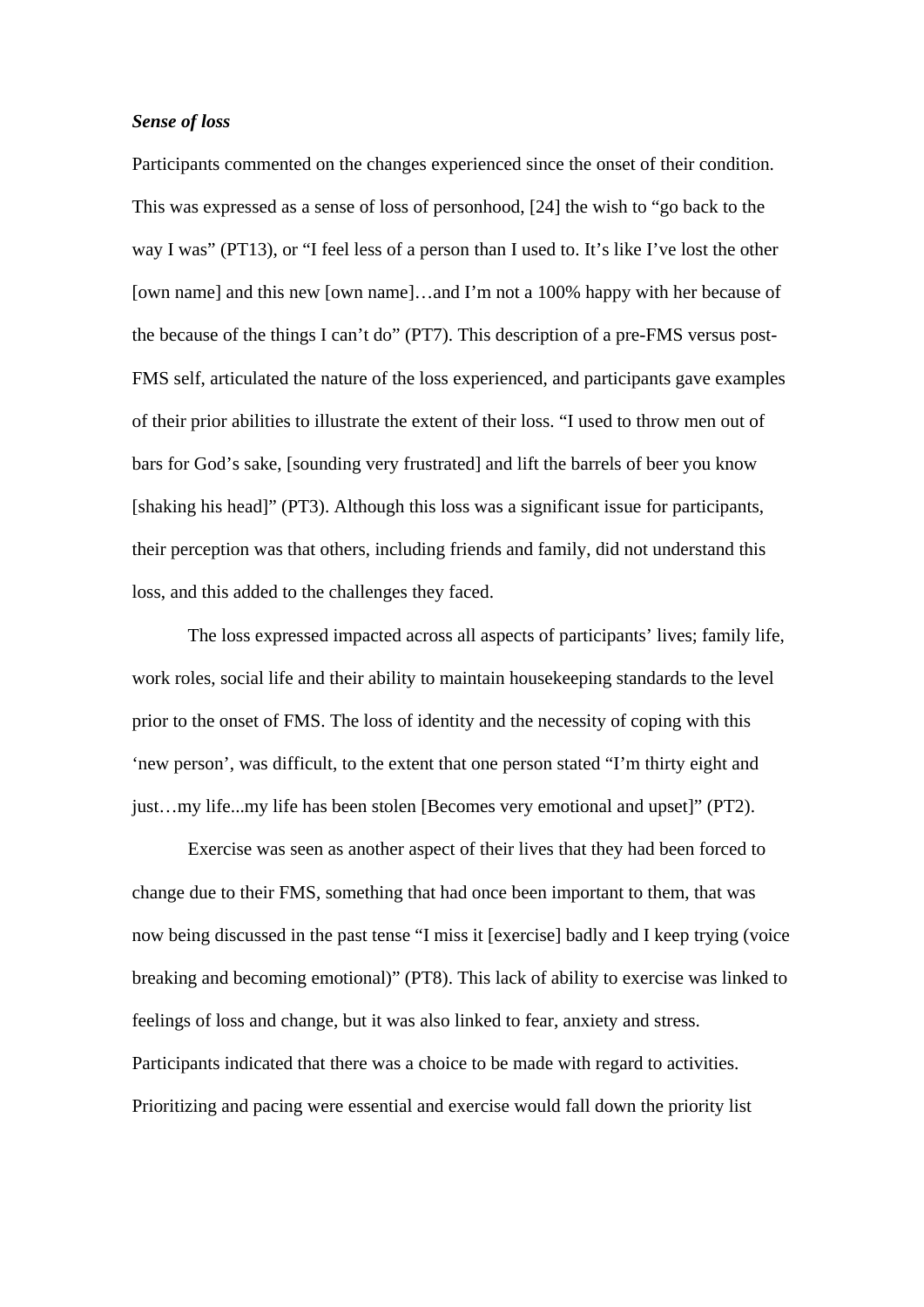where they "weighed up" the consequences of the various family and work commitments.

PT8: "you have to make choices all the time and I think that's the big difference between not having fibromyalgia and having fibromyalgia. If you were the normal 'me' you wouldn't have to make the choice. She [referring to her 'other'/'normal' self] would clean the house, go to the exercise class, go out for dinner,… but the 'me' now? My mind has to go 'do I hoover and do the dishes, or do I go out for dinner?' What do I do?" [at the end of this statement, her voice has changed from being strong and energized, to being low with little energy].

## *Impact of symptoms*

Participants described symptoms as being either physical or psychological, and they were clear that the symptoms impacted (negatively) on both themselves as well as others. The main symptoms related to fatigue, sleeplessness, anxiety, and low mood. These symptoms impacted on the participants' ability to exercise and were thus associated with the sense of loss and the difficulties that others had in understanding the impact of these symptoms on the person with FMS. When asked about exercise specifically, the participants across all three groups re-defined exercise and compared 'then' with 'now'. This cross-theme linked to the other themes of lack of understanding and sense of loss, as participants described what they used to be able to do and how others did not understand how their capacity for exercise had changed. One participant summed up the re-defined exercise when she said even the energy "that you have to put into getting up and getting out to work, is horrendous…Even doing your normal everyday chores, even washing your hair and brushing your teeth is a lot of work" (PT14). The participants were all wary of exercise as they were sometimes able to walk,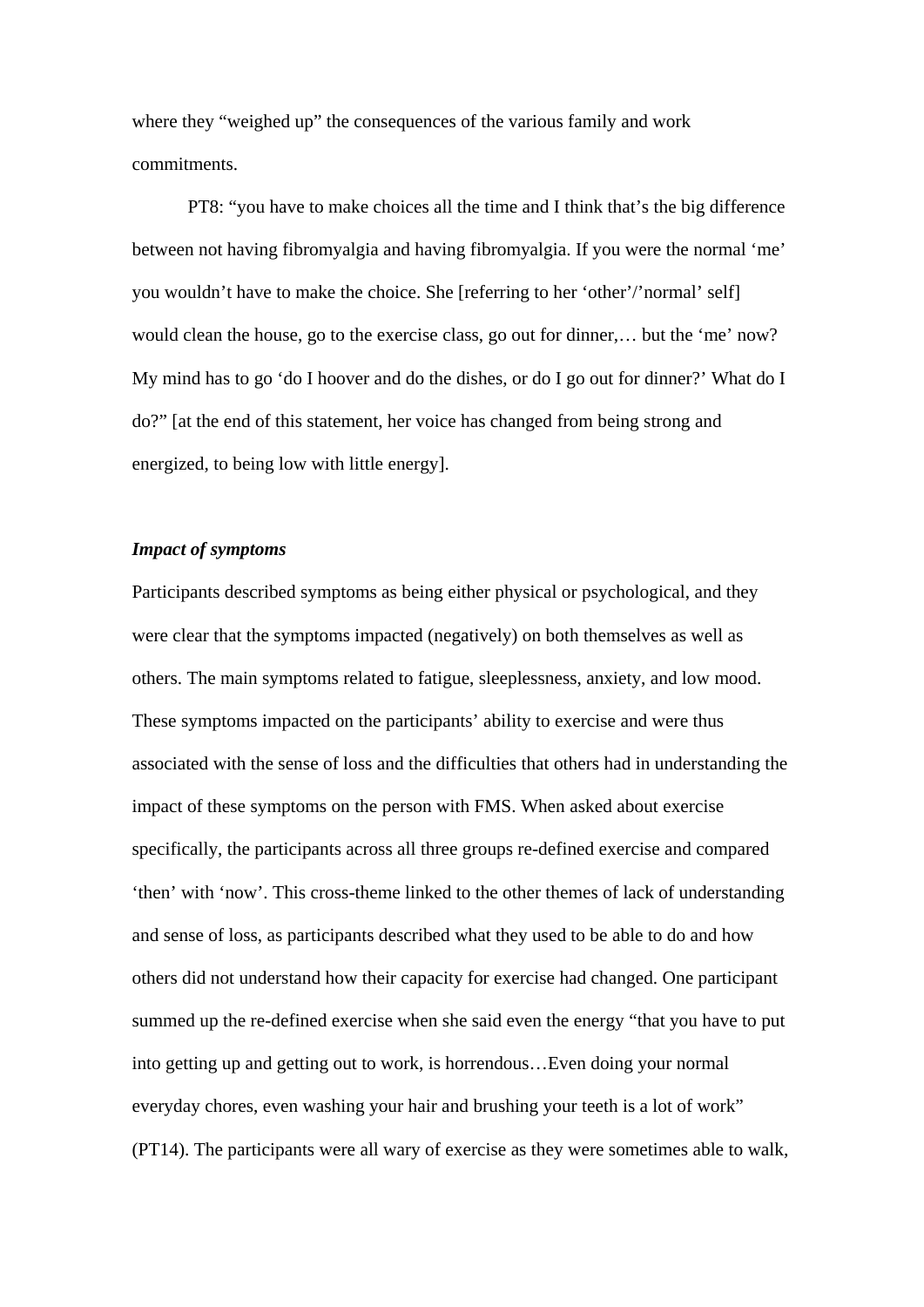work or socialize in the same way as they had in the past, but then they would be 'punished', and many described prolonged negative after-effects of exercise such as extreme pain or fatigue. These consequences of exercise led to avoidance of exercise "exercise to me is a scary word" (PT8), and the change in attitude regarding what activities were or were not achievable.

## *Physical symptoms*

When considering the impact of physical symptoms on 'self' "there is not an aspect of your life that this condition does not affect" (PT14), and the physical symptoms were often referred to a self-sustaining vortex emphasizing the cyclical nature of the condition, a situation from which they could not escape.

PT13: "for me the pain and fatigue are linked like this [interlocking fingers together]. They just come hand in hand and I can't say I don't get one without the other. I have them both, and if the pain is bad, the fatigue is bad, and if the fatigue is bad, then the pain is bad........... The pain makes you really fatigued…….so it's just a knock on, so you are constantly just going round and round [drawing a circle with her hand] in the same cycle you just can't get out of it".

Participants reported that they could not identify where each symptom started, only that they were all linked together which contributed to the frustration of the condition and not being able to escape the cycle of symptoms.

PT10: "I think you get frustrated with yourself, because the things that you used to be able to do, you can't do. When you go to try to do them and you can't do them then that is frustrating, then that brings you down and you get annoyed with yourself and they say that makes your fibromyalgia worse, so it's like (drawing a big circle with her finger) a vicious circle you are going in."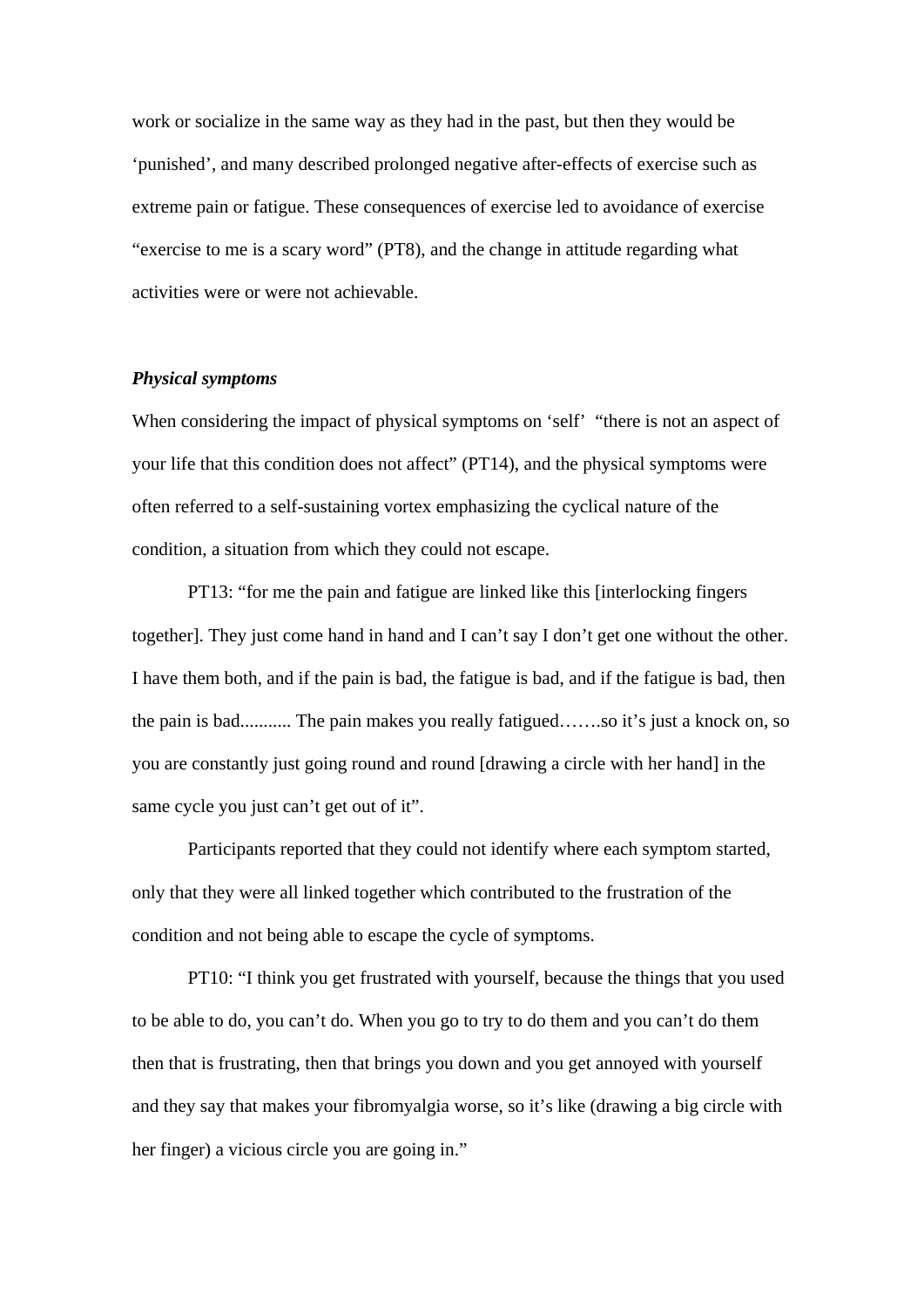Sleeplessness was a concern for participants and many expressed feelings of anxiety and dread associated with going to bed, because they knew they would not sleep. Night was described by some as a "lonely" time and again the impact of not being able to sleep on day to day functioning was described as "an absolute nightmare" (PT11).

The unpredictability and invisibility of symptoms combined with the inability of others to understand the magnitude of the effect and the adaptations that participants' had to make to their lives to cope with symptoms, added to the impact of FMS on the participants' daily lives at home, work and socially.

 PT8: "just because I can walk to the shop one day doesn't mean I can walk to the shop the next day, and that's hard for people who don't have it [FMS] to understand, because they're like 'You're just being lazy, sure you walked to the shop yesterday.'" The physical symptoms that resulted from exercise shaped the attitudes and feelings associated with exercise and physical activity.

# *Psychological symptoms*

The psychological effects of FMS, such as anxiety, feelings of low mood and distress were recognized by most members of the focus groups. The participants suggested that these needed to be addressed with empathy and understanding in order to optimise the effectiveness of treatment for FMS. Most participants, however, were keen to emphasize that while they recognized that FMS had a psychological component they felt that this was not the cause of the symptoms. Many went so far as to explicitly state that FMS was "real" and emphasised the physical nature of FMS despite its "invisibility". Many attributed a physical cause to the onset of FMS and others an emotional stressor. Participants often referred to physical or emotional events that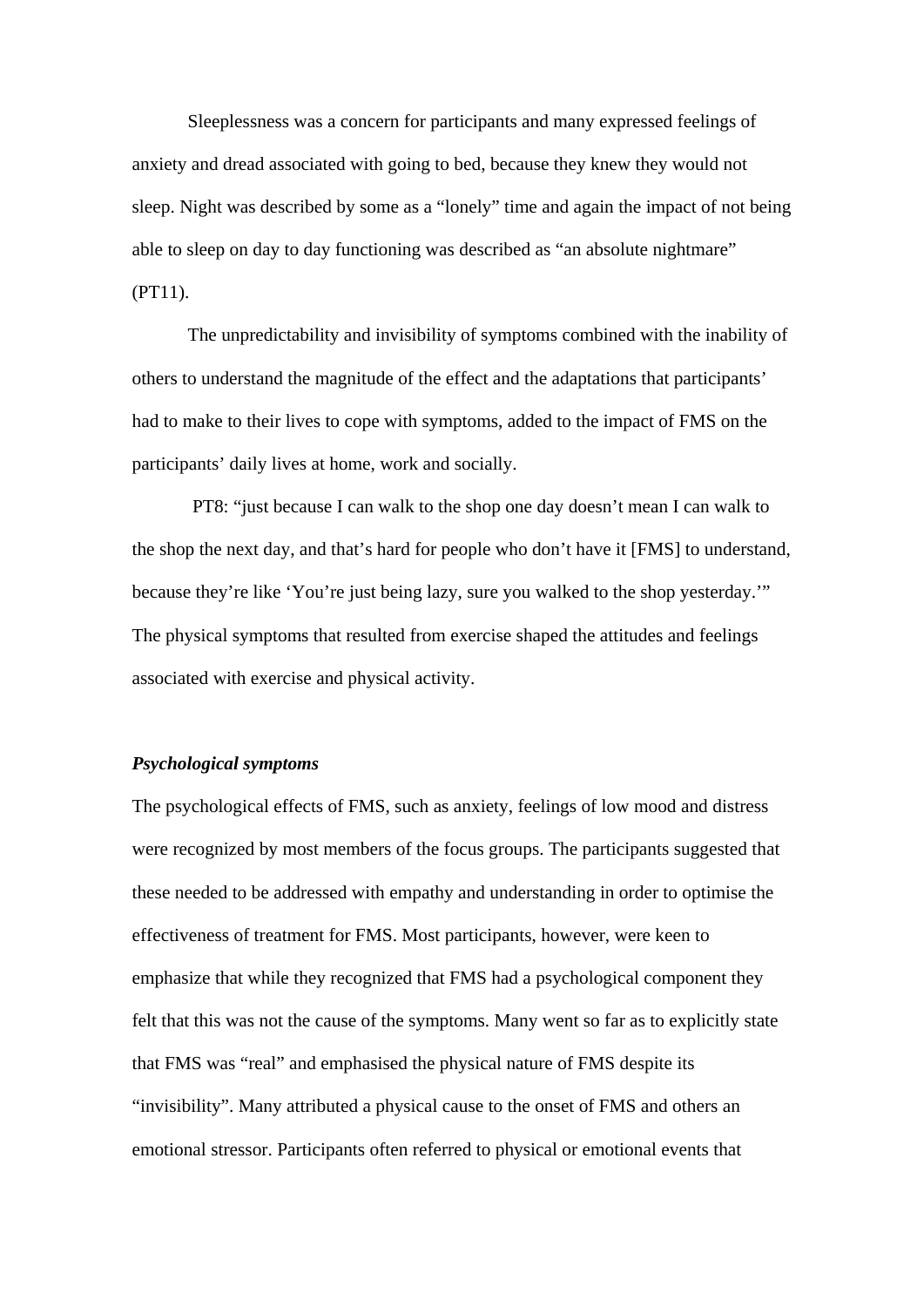"triggered" FMS that had been "lying dormant". This led to one participant observing "there is really not just the physical portion of taking away the pain. It won't all be taken away unless you get to the root of the trauma" (PT9).

The psychological effects of FMS were also identified as potential barriers to exercise as well as contributing to the weight gain that is often associated with FMS. Participants reported that their inability to exercise and low mood (which participants linked to comfort eating), resulted in weight gain.

Stress featured prominently in all three focus groups and was associated with the invisibility and lack of understanding of FMS. Further the cyclical nature of FMS and the interaction of symptoms, made the symptoms harder to cope with. Cognitive symptoms, in particular, were made worse by stress and stressful situations. The physical and psychological symptoms of FMS and the energy required to deal with them were seen as stressors. Examples given were pain, and a lack of tolerance for light, noise and stressful situations.

PT8: "you are stressed because you are in pain. You are tired and you can't get on with your life, or your day, or you can't take your child to the park, or whatever it is. But then any additional stress, ….then [that] definitely is going to leave you in a flare. You can only cope with the stress you already have with the illness."

Frustration at the condition was clearly expressed by participants and was linked to the impact of the condition on function and memory and cognition difficulties this was referred to as "fibro-fog". Some participants expressed the view that the negative effects of physical activity led to huge frustration and mood swings, and again the sense of loss of the 'old' identity. Frustration at FMS was also linked to how others viewed the condition and again the over-arching theme of a lack understanding of the condition's impact on the individual's life and that of their families.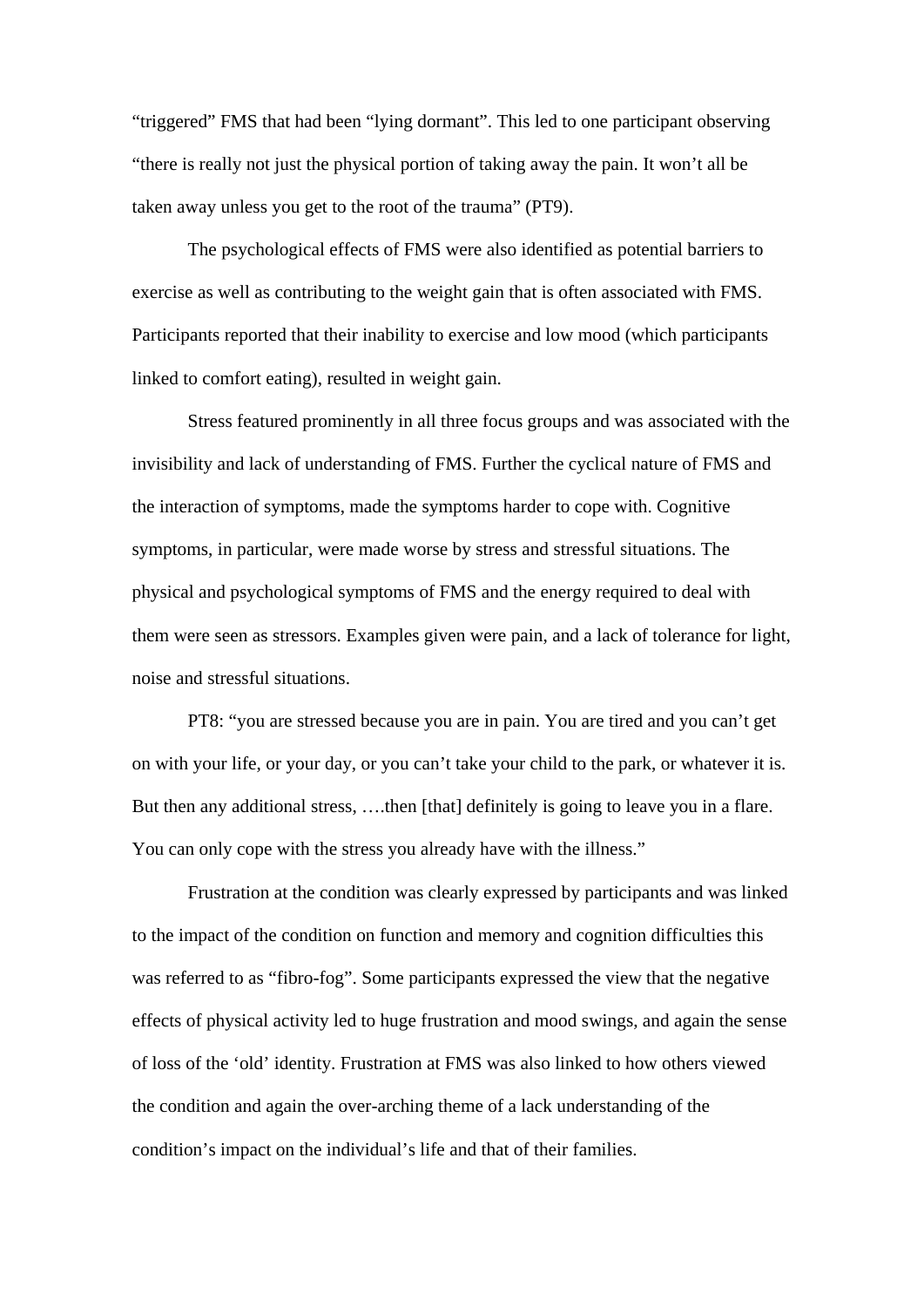#### *Insert figure 1 approximately here*

#### *Interactions between the participants*

The verbal and non-verbal interactions related primarily to agreement with others and occasionally there was a minor disagreement, for example around the specific effects of named medications. In some instances a participant questioned another in order to obtain further advice or help, or learn more about a particular resource. The dominant interaction, however, was agreement, and this not only included nodding and verbal affirmations, but also developed within each focus group to encompass a consensus position on a topic. In each of the three focus groups at least one discussion led to several participants collectively adding to the 'story' as they completed each other's sentences, repeated a key word and added another, and often a participant added emphasis to support what another person had previously said.

The non-verbal interactions mirrored the verbal as participants looked at each other, displayed active listening and interest in what was being said, and often mirrored the posture of the person speaking. Gestures were used to enhance the spoken word and to illustrate the concept being presented, for example, P10 drawing a large circle in the air whilst explaining that when "…you get annoyed with yourself and they say that makes your fibromyalgia worse, so it's like a vicious circle you are going in", as quoted above. During the discussions, some participants became emotional as they recounted an event or history, and each time, the other participants offered physical and verbal support by leaning over and touching the person (displaying empathy and solidarity), getting a drink of water, or by verbally prompting and helping the participant.

The theme that emerged from the interactions was community with the subthemes of identity and support. Both the verbal and non-verbal interactions contributed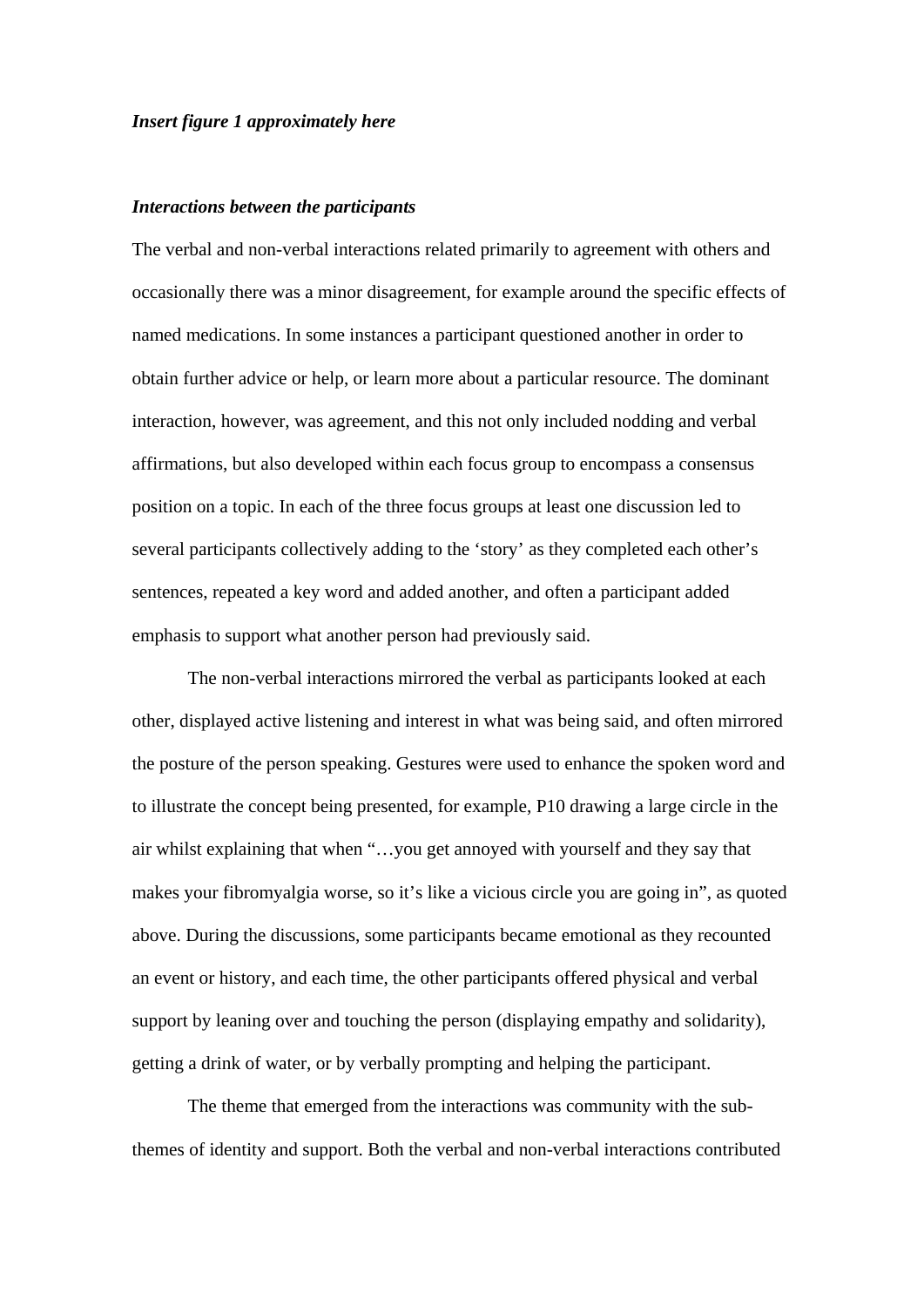to the development of the focus group participants themselves being a group of people with a common identity, a community. This was illustrated by participants starting the discussions using 'I' and 'me' and ending with 'we' and 'us'. Alongside this identity was the support they gave each other throughout the focus group discussions. The interaction theme also reinforced the over-arching theme of lack of understanding. The participants are not only individuals who perceive a lack of understanding from others, (they do, however, understand each other), but they are a community that is not understood.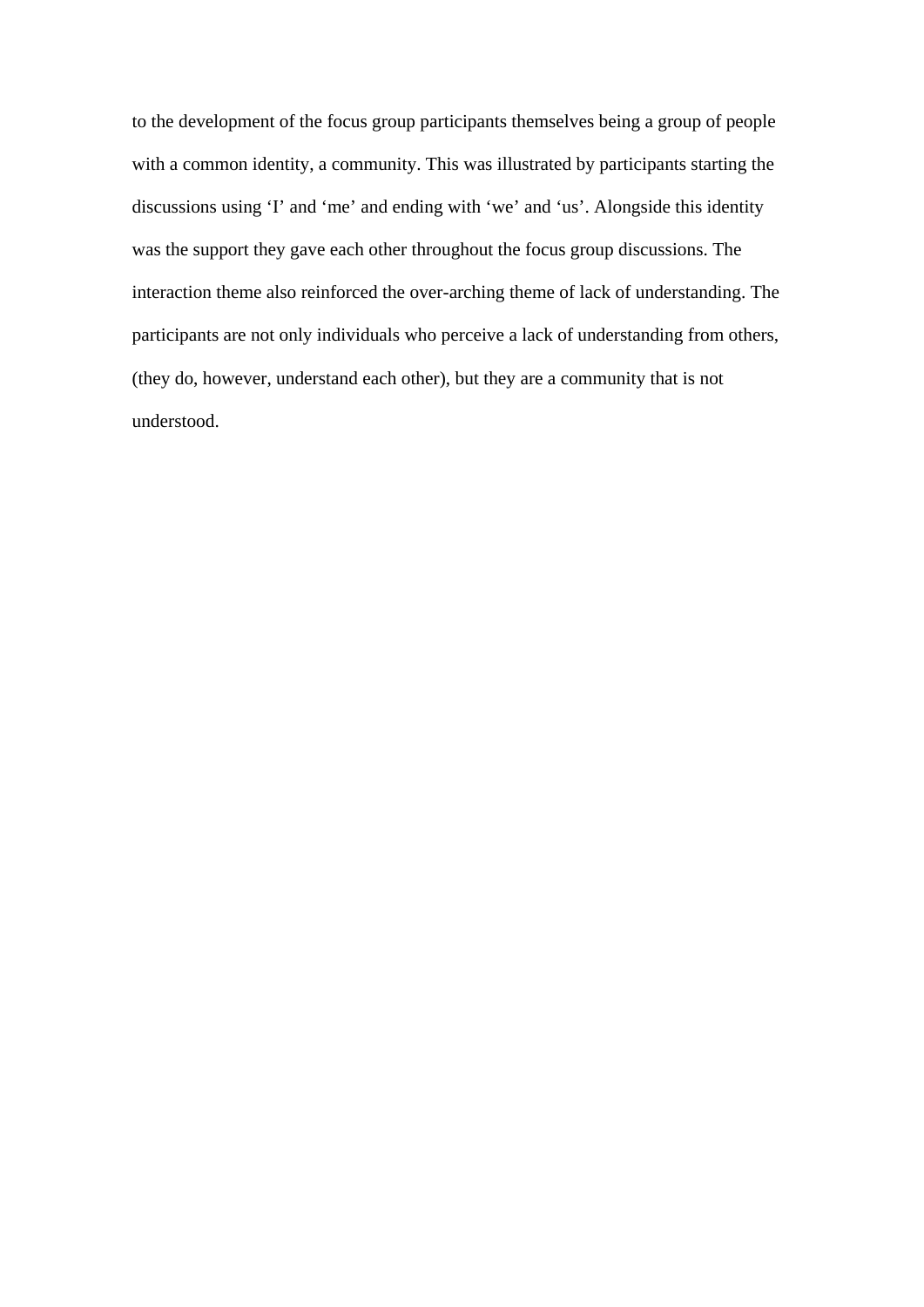# **Discussion**

The aim of this study was to explore the perceptions of fatigue, sleep dysfunction and exercise in people with FMS. The themes to emerge from the focus groups were that there was a complete lack of understanding of the impact of FMS on those with the condition. Participants expressed a profound sense of loss as a consequence of FMS – including the loss of the ability to engage in physical activity and exercise. The impact of symptoms on all aspects of life also emerged as a major theme and the invisibility of FMS was felt to contribute to the lack of understanding and stress associated with the condition. With regard to perceptions and beliefs about exercise, the lack of understanding of the possible negative impact on those with FMS emerged strongly from the focus groups. Previous exercise experiences were often negative and this was strongly linked to the perception that FMS and its impact were not understood by those recommending or delivering exercise interventions. Participants associated exercise with normal activities such as carrying out activities of daily living, which were difficult and often limited. Participants reported that structured exercise was something that was 'scary' and produced feelings of anxiety and a sense of being pushed beyond their capability.

The findings from this study echo the results of a number of other qualitative studies in the field. Raymond and Brown [25], for example, used semi-structured interviews to explore the experiences of people with FMS and reported that participants commonly identified a failure of family and the medical profession to recognize the extent of the impact of the condition. Participants in their study also highlighted that family members and medical professionals may not regard the illness as legitimate [25]. The legitimately of FMS was also reported to be an issue identified across a number of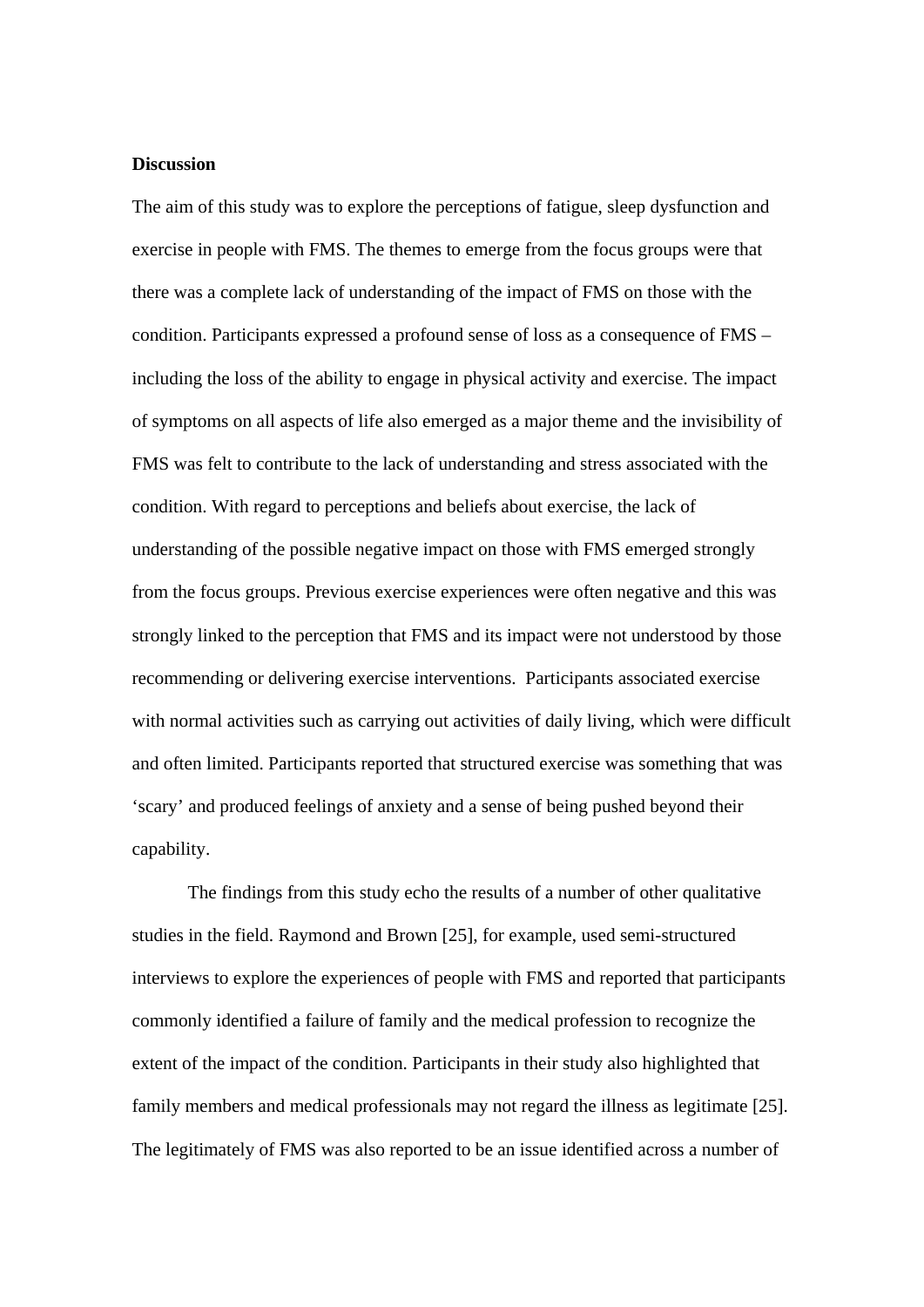qualitative studies by Sim and Madden [26]. The legitimately of FMS was linked to the invisibility of the condition and the lack of objective findings [27], which resulted in both the illness and the individual's credibility to be questioned [sim and madden]. Sim and Madden [26] reported that the invisibility and ambiguous nature of the pain suffered in FMS was found be problematic and patients often experienced negative or unproductive encounters with health professionals. This, less that optimal experience for patients, is supported by the current study where participants emphasised the importance of understanding and empathy as central to any health care engagement.

The impact of FMS reported in the current study mirrors work by Arnold et al. [4] who also identified the main symptoms experienced as pain, fatigue, sleep disturbance, depression, anxiety, cognitive impairment and reduced employment capacity. This was also the case in our study where participants strongly linked symptoms to a sense of loss.

The impact of FMS on identity and sense of self or loss of personhood has been previously been reported. Asbring [24] for example, reported that FMS can cause a radical disruption in the women's identity such that partial identity transformation can occur. Additionally, Smith and Osborne [28] conducted semi-structured interviews with patients who were no longer able to work due to chronic pain. These authors again reported that chronic pain had a debilitating impact on patients' perception of self and their identity, and, as in the current study, Smith and Osborne [28] reported that participants referred to a different 'self' before and after the onset of chronic pain. The experience of chronic pain was reported to assault and undermine participants' sense of self to the extent that participants considered that the 'self with pain' was not 'the real me'[28]. This loss of self strongly emerged from our study.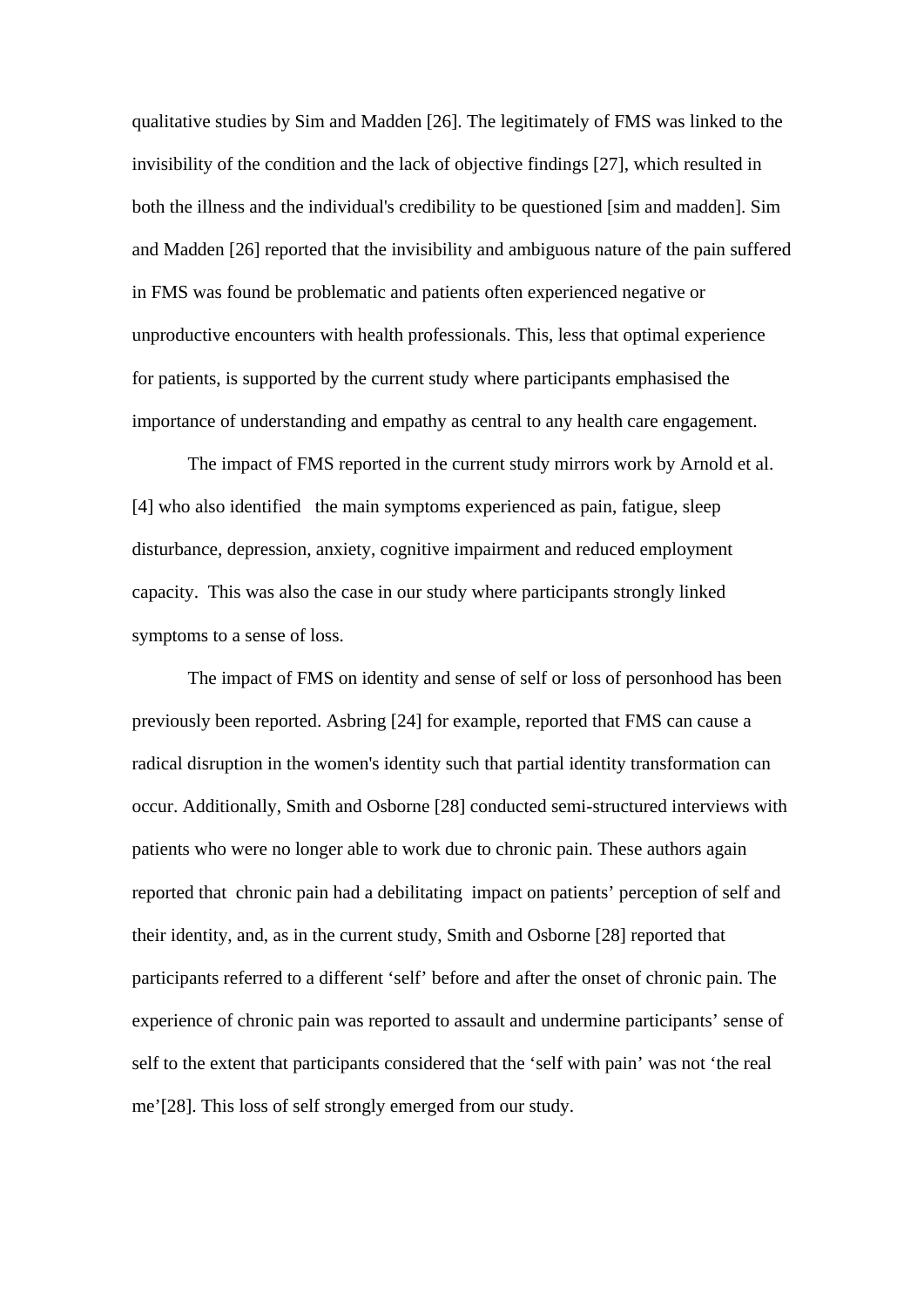It is perhaps not surprising that the main barriers to exercise or physical activity identified in this study were fatigue, pain and a fear of exacerbating symptoms, these factors have been previously reported [29] in addition to disability, mood disturbance, low exercise self-efficacy and low social support. It has previously been reported that improving exercise self-efficacy is associated with better outcomes in FMS [30], and it is recognised that behaviour change is an important factor in the successful treatment of those with FMS, particularly when combined with exercise interventions [31,32]. Cognitive behavioural therapy interventions have been used with some limited success in FMS to improve pain, mood and disability [33], however, Michie et al. [34] has suggested that many behavioural change interventions are designed without systematically identifying the target behaviour that needs to change and matching this target behaviour to an appropriate intervention within an appropriate theoretical context. It is proposed that future research should adopt this approach in FMS.

This study had some limitations, recruitment was from a one support group and the nature of the study means that there is limited generalizability. However, the themes and subthemes that emerged from this study are consistent with the previous literature.

#### **Conclusion**

This study has identified that those with FMS perceive a lack of understanding of their condition and experience a profound sense of loss as a result of their FMS. This sense of loss extends to their inability to engage with physical activity and exercise. Engaging in exercise intervention is a major challenge for those with FMS, health care professionals should appreciate the enormity of this challenge and approach exercise prescription with empathy and understanding.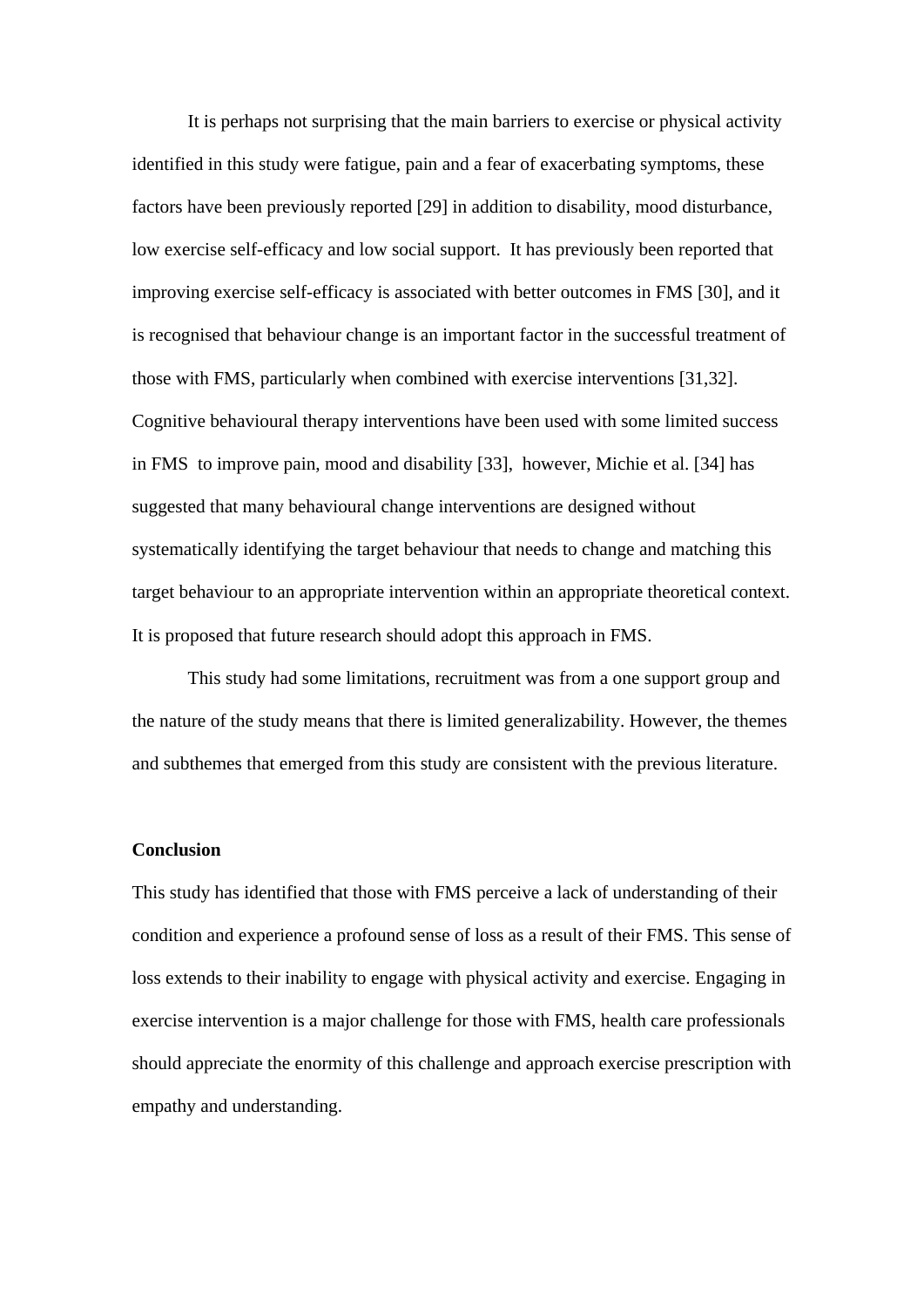# **Acknowledgement**

The authors would like to thank Ms Margaret Peacock, Director of Fibromyalgia

Support Northern Ireland, and all those who participated in our focus group discussions.

# **Disclosure statement**

The authors have no financial support or conflicts of interest to report.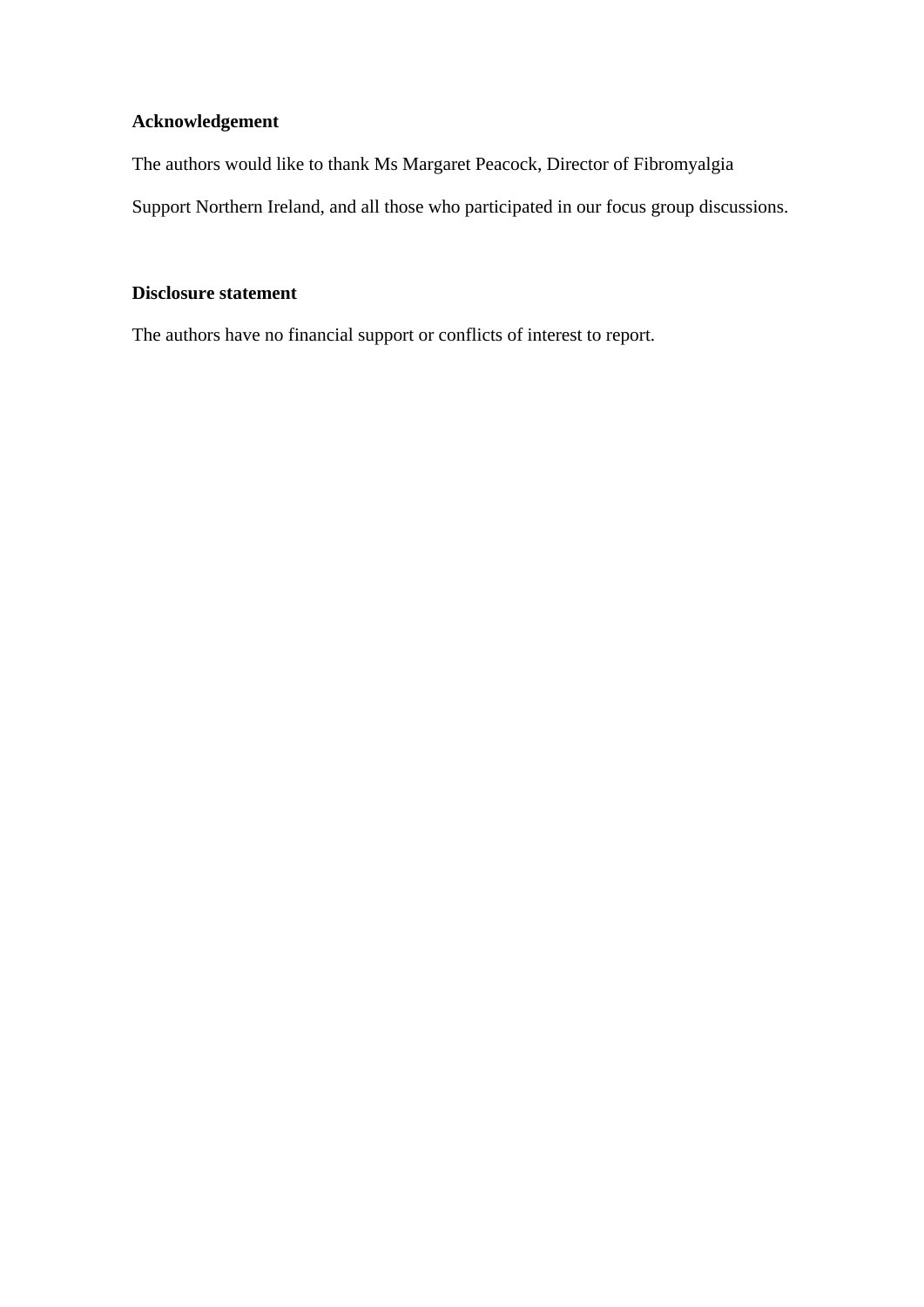### **References**

[1] Wolfe F, Smyth HA, Yunus MB et al. The American College of Rheumatology Criteria for the classification of Fibromyalgia. Report of the multicentre criteria committee. Arthritis Rheum. 1990;33(2):160-72.

[2] Branco JC, Failde I, Blotman F et al. Prevalence of fibromyalgia: a survey in five European countries. Semin Arthritis Rheum. 2010;39(6):448-53.

[3] Zautra AJ, Fasman R, Parish BP et al. Daily fatigue in women with osteoarthritis, rheumatoid arthritis, and fibromyalgia. Pain 2007;128(1-2):128-135.

[4] Arnold LM, Crofford LJ, Mease PJ et al. Patient perspectives on the impact of fibromyalgia. Patient Educ Couns. 2008;73(1):114-20.

[5] Okifuji A, Donaldson GW, Barck L et al. Relationship between fibromyalgia and obesity in pain, function, mood, and sleep. J Pain. 2010;11(12):1329-37.

[6] Macfarlane GJ, Kronisch C, Dean LE et al. EULAR revised recommendations for the management of fibromyalgia. Ann Rheum Dis. 2016 Jul 4. pii: annrheumdis-2016- 209724. doi: 10.1136/annrheumdis-2016-209724. [Epub ahead of print].

[7] Sañudo B, de Hoyo M, Carrasco L et al. Effect of whole-body vibration exercise on balance in women with fibromyalgia syndrome: a randomized controlled trial. J Altern Comp Med. 2012;18(2):158-64.

[8] Sañudo B, Carrasco L, de Hoyo M et al. Effects of exercise training and detraining in patients with fibromyalgia syndrome: a 3-yr longitudinal study. Am J Phys Med Rehabil. 2012 Jul;91(7):561-9.

[9] Hauser W, Klose P, Langhorst J et al. Efficacy of different types of aerobic exercise in fibromyalgia syndrome: a systematic review and meta-analysis of randomized controlled trials. Arthritis Res Ther. 2010;12(3):R79.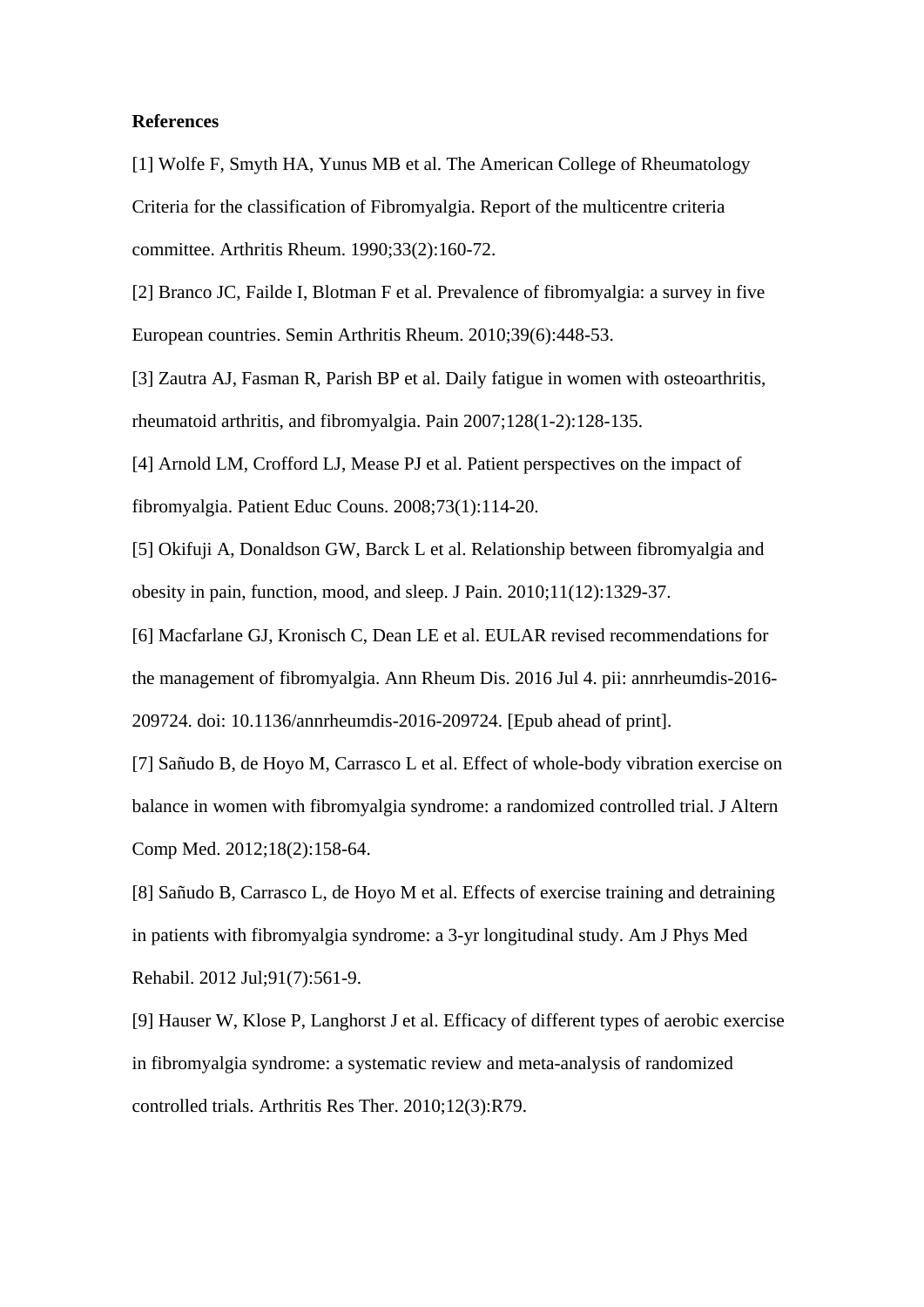[10] Mengshoel AM, Vøllestad NK, Førre O. Pain and fatigue induced by exercise in fibromyalgia patients and sedentary healthy subjects. Clin Exp Rheumatol. 1995;13(4):477-82.

[11] McVeigh JG, Millar A, Hurley DA et al. Patients' perceptions of exercise therapy in the treatment of fibromyalgia syndrome. Musculoskeletal Care 2003;1:98-107.

[12] van Santen M, Bolwijn P, Landewe R et al. High or low intensity aerobic fitness training in fibromyalgia: does it matter? J Rheumatol. 2002;29(3):582-7.

[13] Wolfe F, Clauw DJ, Fitzcharles MA et al. The American College of Rheumatology preliminary diagnostic criteria for fibromyalgia and measurement of symptom severity. Arthritis Care Res (Hoboken). 2010;62(5):600-10.

[14] Vincent A, Benzo RP, Whipple MO et al. Beyond pain in fibromyalgia: insights into the symptom of fatigue. Arthritis Res Ther. 2013;15(6):221.

[15] Sluijs EM, Kok GJ, van der Zee J. Correlates of exercise compliance in physical therapy. Phys Ther. 1993;73(11):771-82.

[16] Martin LR, Williams SL, Haskard KB et al. The challenge of patient adherence. Ther Clin Risk Manag. 2005;1(3):189-99.

[17] McVeigh JG, Lucas A, Hurley DAet al. Patients' perceptions of exercise therapy in the treatment of fibromyalgia syndrome: a survey. Musculoskeletal Care. 2003;1(2):98- 107.

[18] Creswell John W. Qualitative Inquiry and Research Design. Choosing among Five Approaches 3rd Ed. California: Sage Publications; 2013.

[19] Ravitch SM, Riggan M. Reason and Rigor: How conceptual frameworks guide research. California: Sage Publications; 2012.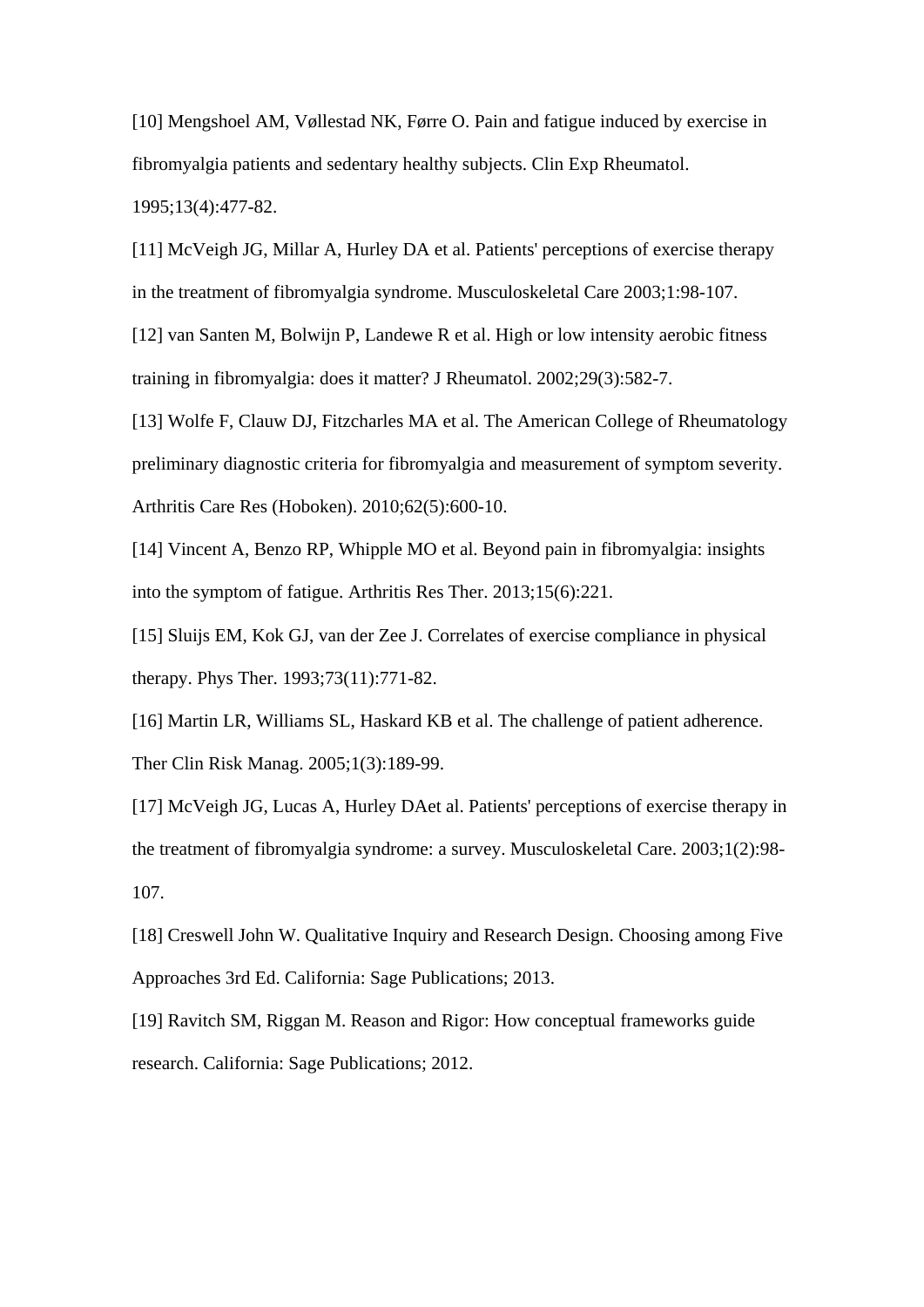[20] Wanda P. Confession, catharsis or cure? Rethinking the uses of reflexivity as methodological power in qualitative research. Int J Qual Stud Educ. 2003;16(2):175- 196.

[21] Denzin NK, Lincoln YS. Eds. Handbook of Qualitative Research 2nd Ed. California: Sage Publications; 2000.

[22] Bazeley P. Qualitative Data Analysis: Practical Strategies. Research Support Pty Limited; Australia 2013.

[23] Boyatzis RE. Transforming qualitative information: Thematic analysis and code development. London: SAGE;1998.

[24] Asbring P. Chronic illness -- a disruption in life: identity-transformation among women with chronic fatigue syndrome and fibromyalgia. J Adv Nurs. 2001;34(3):312-9.

[25] Raymond MC, Brown JB. Experience of fibromyalgia. Qualitative study. Can Fam Physician. 2000;46:1100-6.

[26] Sim J, Madden S. Illness experience in fibromyalgia syndrome: a meta-synthesis of qualitative studies. Soc Sci Med. 2008;67(1):57-67.

[27] Madden S, Sim J. Creating meaning in fibromyalgia syndrome.

Soc Sci Med. 2006;63(11):2962-73.

[28] Smith J A, Osborn M. Pain as an assault on the identity: An interpretative phenomenological analysis of the psychological impact of chronic benign low back pain. Psychology and Health. 2007;(22):517–534.

[29] Arnold LM. Biology and therapy of fibromyalgia. New therapies in fibromyalgia. Arthritis Res Ther. 2006;8(4):212.

[30] Busch AJ, Webber SC, Brachaniec M, et al. Exercise therapy for fibromyalgia. Curr Pain Headache Rep. 2011;15(5):358-367.